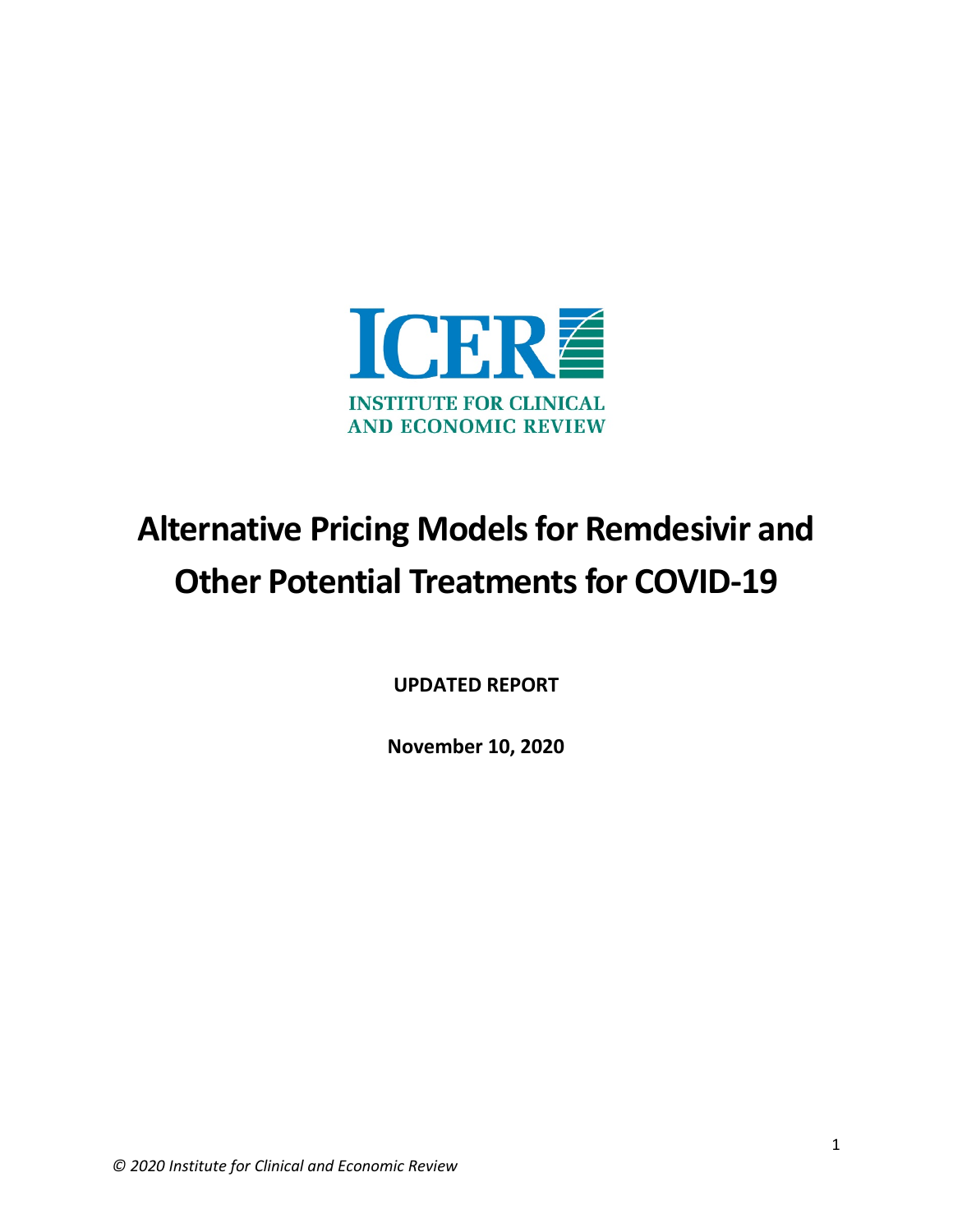## **AUTHORS**:



\*Drs. Campbell and Whittington transitioned during the time of this review from prior roles as academic faculty to full-time ICER employees.

#### **INITIALLY PUBLISHED:** May 1, 2020

**How to cite this document:** Campbell JD, Whittington MD, Rind DM, Pearson SD. Alternative Pricing Models for Remdesivir and Other Potential Treatments for COVID-19; Updated Report. Institute for Clinical and Economic Review, November 10, 2020. [https://icer](https://icer-review.org/topic/covid-19/)[review.org/topic/covid-19/](https://icer-review.org/topic/covid-19/)

#### **Acknowledgements**:

Steve Pearson provided overall methodologic guidance, led the development of the cost recovery model, and authored the cost recovery model section. Jonathan Campbell and Melanie Whittington led the development of the cost-effectiveness model and authored the cost-effectiveness section. David Rind provided overall clinical guidance. None of the authors disclosed any conflicts of interest.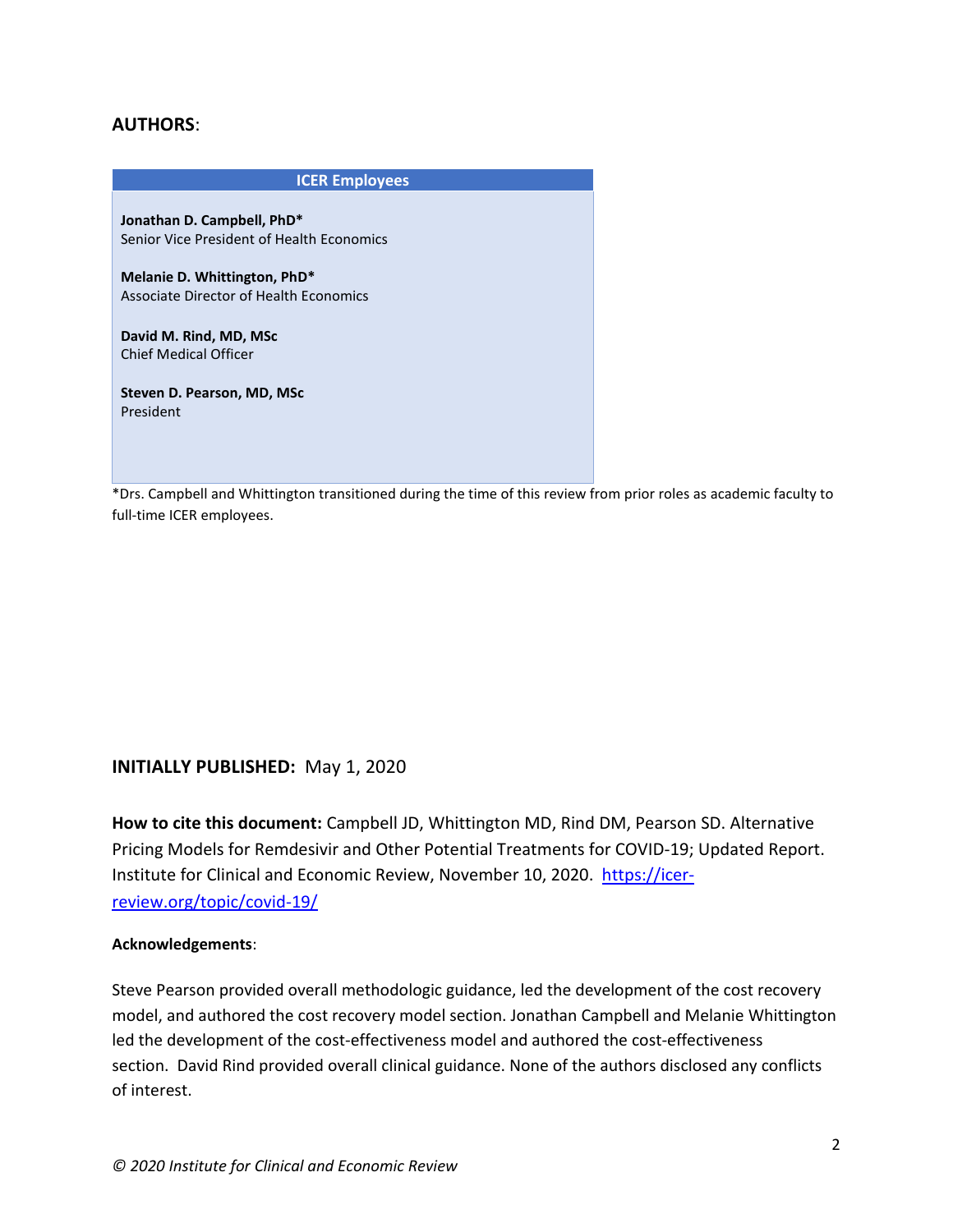## **Updates Since Last Version**

We first highlight the updates made to this report compared to the version of this report that was previously posted on June 24<sup>th</sup>, 2020.

## **ICER-COVID Model 1: Remdesivir Cost Recovery**

• No method updates.

## **ICER-COVID Model 2: Remdesivir Cost-Effectiveness Analysis**

- Generated incremental cost-effectiveness ratios given the [announcement](https://www.gilead.com/news-and-press/press-room/press-releases/2020/6/an-open-letter-from-daniel-oday-chairman--ceo-gilead-sciences#:%7E:text=At%20the%20current%20price%20of,%24390%20per%20vial%20will%20apply.) from the manufacturer of remdesivir that included a price per vial for remdesivir (\$520 per vial for private payers and \$390 per vial for select government-sponsored payers). In these analyses, we assume the private payer price given the government-sponsored price is only for those government payers who directly purchase remdesivir from the manufacturer, which represents a minority of government-sponsored payers in the United States.
- Updated the standard of care in the base-case to include dexamethasone for patients with severe and critical COVID-19 in alignment with th[e World Health Organization's updated](https://www.who.int/news-room/feature-stories/detail/who-updates-clinical-care-guidance-with-corticosteroid-recommendations) [clinical care guidance.](https://www.who.int/news-room/feature-stories/detail/who-updates-clinical-care-guidance-with-corticosteroid-recommendations) In alignment with this clinical care guidance, we assume the use of dexamethasone as standard of care for individuals in the moderate to severe population with an ordinal score of 5 or higher from  $\overline{ACTT-1}$ . We used newly available peer-reviewed data from the [RECOVERY](https://www.nejm.org/doi/full/10.1056/NEJMoa2021436) trial to adjust the standard of care mortality and progression to ventilation from ACTT-1 to include dexamethasone as part of standard of care.
- Updated the base-case analysis to not include a survival benefit associated with remdesivir given newly available meta-analysis findings [published by the SOLIDARITY trial consortium.](https://www.medrxiv.org/content/10.1101/2020.10.15.20209817v1.full.pdf+html)
- Provided cost-effectiveness estimates and price benchmarks for a moderate to severe population separately from a mild population given the expanded population included in the formal [FDA approval](https://www.fda.gov/news-events/press-announcements/fda-approves-first-treatment-covid-19#:%7E:text=Today%2C%20the%20U.S.%20Food%20and,of%20COVID%2D19%20requiring%20hospitalization.) and [newly available evidence](https://jamanetwork.com/journals/jama/fullarticle/2769871) specifically for the mild population that shows a differing effect between the two populations.
- Used newly published final results from [ACTT-1](https://www.nejm.org/doi/full/10.1056/NEJMoa2007764) that suggested a benefit from remdesivir of reducing the progression to high-flow oxygen, noninvasive ventilation, mechanical ventilation, and ECMO, as well as small updates to other model inputs previously published in the preliminary results of ACTT-1, for the moderate to severe population.
- Updated the model structure to account for the four ordinal scores defined based on respiratory support needed (ordinal scores 4 through 7) and updated the model programming to allow for differences between baseline (i.e. ordinal score prior to receipt of remdesivir treatment) ordinal score and highest ever ordinal score.
- Fit functional forms to age- and sex-adjusted mortality, age-adjusted utility, and ageadjusted health care costs to allow for more precision estimating these elements in the Markov model.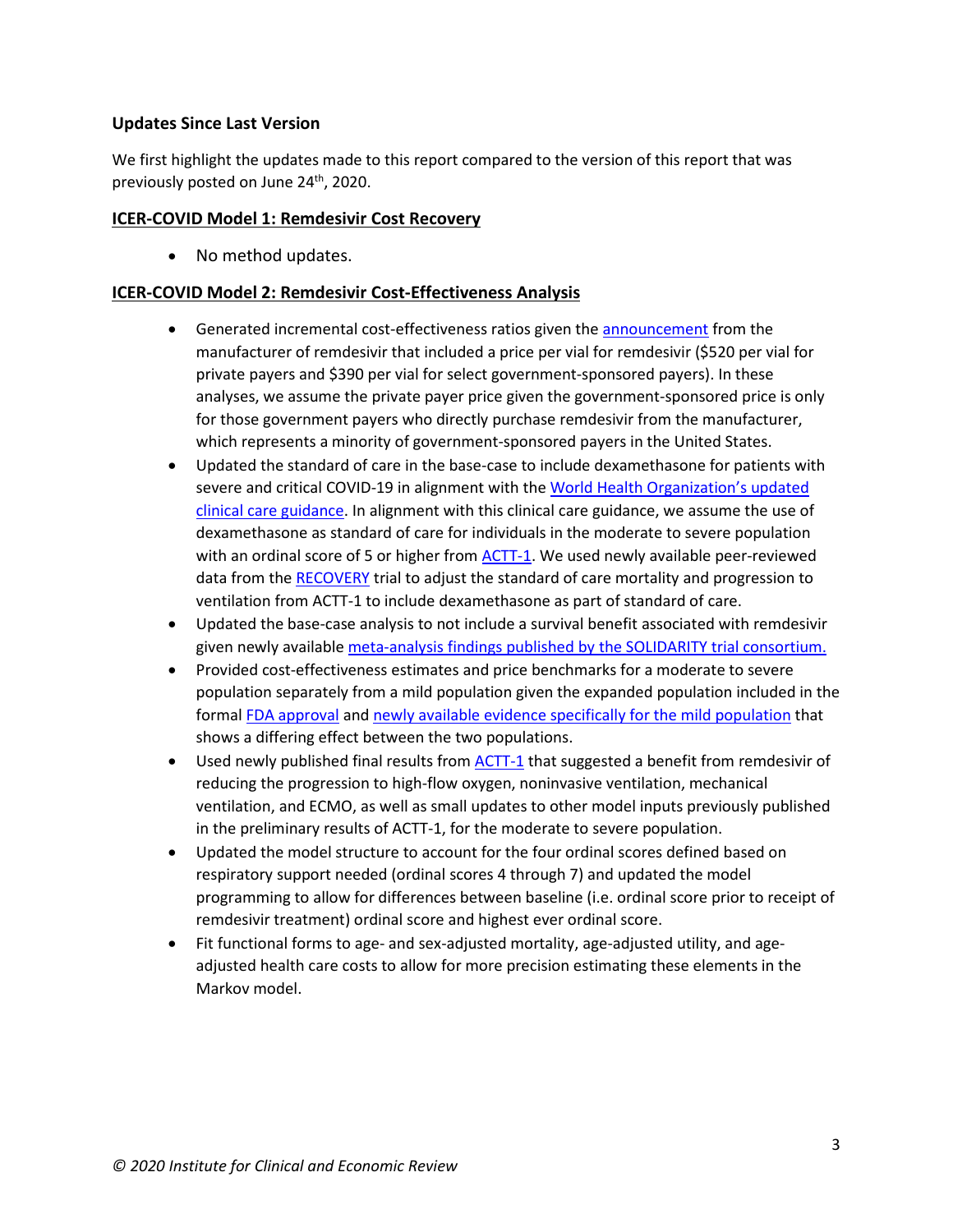*The cost recovery methods have not been updated since the June 24th, 2020 version of this report.*

## **Objective**

The objective of this updated analysis was to provide estimates for the pricing of remdesivir in the treatment of COVID-19 that would represent a "cost recovery" approach. In this updated analysis, we present two cost recovery pricing estimates: 1) a price per treatment course that covers the minimal costs of production of the treatment; and 2) a price per treatment course that covers the cost of production plus the projected short-term spending by the manufacturer for clinical research directly related to the use of remdesivir for COVID-19.

#### **Methods**

The conceptual elements of the ICER model for a cost recovery pricing estimate include: 1) the marginal cost of producing the next course of remdesivir therapy; 2) research and development costs provided by the manufacturer; 3) and research and development costs provided by the federal government. The cost recovery pricing estimates do not include the remdesivir administration-related costs.

For remdesivir, we continue to use as one part of our estimate the analysis on the cost of producing the next course of therapy from an article by [Hill et all in the Journal of Virus Eradication \(2020\).](http://viruseradication.com/journal-details/Minimum_costs_to_manufacture_new_treatments_for_COVID-19/) Their methods sought to determine the "minimum" costs of production by calculating the cost of active pharmaceutical ingredients, which is combined with costs of excipients, formulation, packaging and a small profit margin. Their analysis calculated a total cost of producing the "final finished product" of \$9.32 US for a 10-day course of treatment. We rounded that amount up to \$10 for a 10-day course. If a 5-day course of treatment becomes a recommended course of therapy, then the marginal cost would accordingly shrink to \$5. In addition to this estimate we are now citing the pricing announced by three early generic producers of remdesivir in Bangladesh and India. Beximco, a Bangladeshi company, has [announced](https://www.reuters.com/article/us-health-coronavirus-bangladesh-remdesi/exclusive-bangladeshs-beximco-to-begin-producing-covid-19-drug-remdesivir-coo-idUSKBN22H1DD) a price range for patients treated in that country that translates into approximately \$590- \$710 for a 10-day treatment course. The company is planning to discount its product to the Bangladesh government while charging higher prices to private clinics in the country, so its announced price may represent a higher margin over cost of production in order to recoup the costs of donated or discounted doses. The two India-based companies, Hetero and Cipla, plan t[o launch their offerings](https://seekingalpha.com/news/3584771-remdesivir-okd-in-india-39minus-52-per-dose) for use in India at prices that would translate into costs between \$390-\$780 for a 10-day course of treatment. Given the \$10 estimate from Hill et al, and the new information on early generic pricing in developing countries, we have chosen in this update to frame the cost recovery pricing for remdesivir as a range between \$10 and a rough mid-point generic pricing figure of \$600 per 10-day course.

Our updated report includes an estimate of federal investment in the earlier phases of research on remdesivir. For this purpose we used an analysis performed by [Knowledge Ecology International](https://www.keionline.org/wp-content/uploads/KEI-Briefing-Note-2020_1GS-5734-Remdesivir.pdf) that has been referenced b[y Public Citizen](https://www.citizen.org/article/the-real-story-of-remdesivir/?eType=EmailBlastContent&eId=9bdafb07-71bb-41dc-8726-f80183f3f648) and [Congressional leaders.](https://doggett.house.gov/media-center/in-the-news/cnn-us-governments-supply-only-proven-covid-19-drug-runs-out-end-month) Importantly, while this estimate includes figures from early research efforts on remdesivir, it does not include consideration of federal spending on trials such as ACTT-1 and other ongoing trials specific to COVID-19.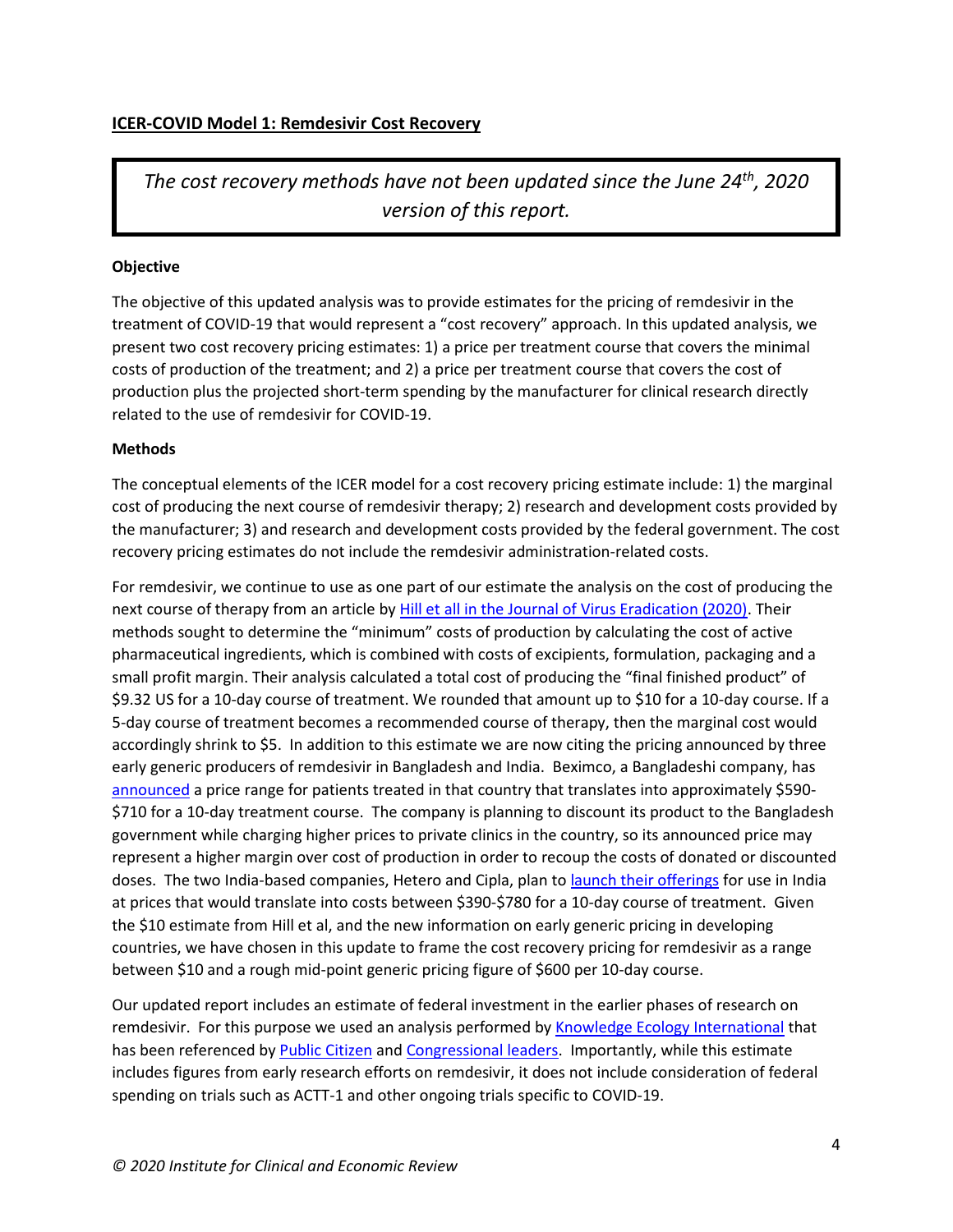The extent to which drug maker expenditures on research and development should be considered as an empirical element in considerations of pricing for new treatments is disputed. As we noted in our initial report, we believe there are important reasons to assume that sunk research and development costs should not be used to help justify the price of new drugs. For remdesivir, this perspective is strengthened by the fact that it was previously developed as part of a suite of agents for potential use in chronic Hepatitis C. Given that the manufacturer successfully launched other drugs for Hepatitis C, it seems reasonable that any sunk costs for research and development have already been recouped in the successful market experience of the manufacturer's other treatments in that area.

However, we believe that many policymakers will find it reasonable to include new research costs for studies directly related to evaluating the use of remdesivir for COVID-19 when calculating a cost recovery price benchmark. Therefore, in our updated analysis we have now added a pricing benchmark for cost recovery that includes projected spending by the sponsor (Gilead) for research directly related to understanding the risks and benefits of remdesivir for patients with COVID-19. We used public [statements by Gilead](https://www.biopharmadive.com/news/gilead-remdesivir-coronavirus-drug-profit/577189/) for the purposes of estimating that they will spend approximately \$1 billion in research on remdesivir in 2020 for this purpose.

In order to estimate the price that would recover these anticipated costs of research and development on remdesivir for COVID-19, it is necessary to choose the time course over which those costs must be recouped and a figure for the number of treatment courses that will be sold. There is great uncertainty about the time course and the scale of utilization of remdesivir, and [market analysts have therefore](https://www.reuters.com/article/us-health-coronavirus-remdesivir/gileads-remdesivir-could-see-7-billion-in-annual-sales-on-stockpiling-boost-analyst-idUSKBN23A2MN)  [projected a wide range of estimates for its uptake.](https://www.reuters.com/article/us-health-coronavirus-remdesivir/gileads-remdesivir-could-see-7-billion-in-annual-sales-on-stockpiling-boost-analyst-idUSKBN23A2MN) Based o[n statements from Gilead,](https://www.biopharmadive.com/news/gilead-remdesivir-coronavirus-drug-profit/577189/) we have assumed at this stage that approximately 1 million treatment courses will be available and sold within the first year, and that the \$1 billion cost should be recovered over this number of treated patients. Using these assumptions, the cost recovery pricing for remdesivir would need to include \$1,000 for each course of treatment sold.

This second cost recovery pricing estimate is obviously very sensitive not only to the amount that Gilead actually spends on research and development, but on how many treatment courses are sold, and over what time course the costs are recouped. One possible policy approach to implementing a cost recovery pricing model would be to have a two-phase pricing model in which recovery of the costs for research and development is guaranteed within a short amount of time, resulting in a higher pertreatment price, followed by a reduction in price afterward to a level closer to the marginal cost of production.

Table 1 summarizes the key elements and findings of our updated cost recovery pricing model results. What remains unchanged is the need for policymakers and the public to debate whether these or other pricing paradigms are most appropriate if the goal is to create the right policy platform, for today and the future, to achieve rapid development and distribution of affordable treatments for a global pandemic.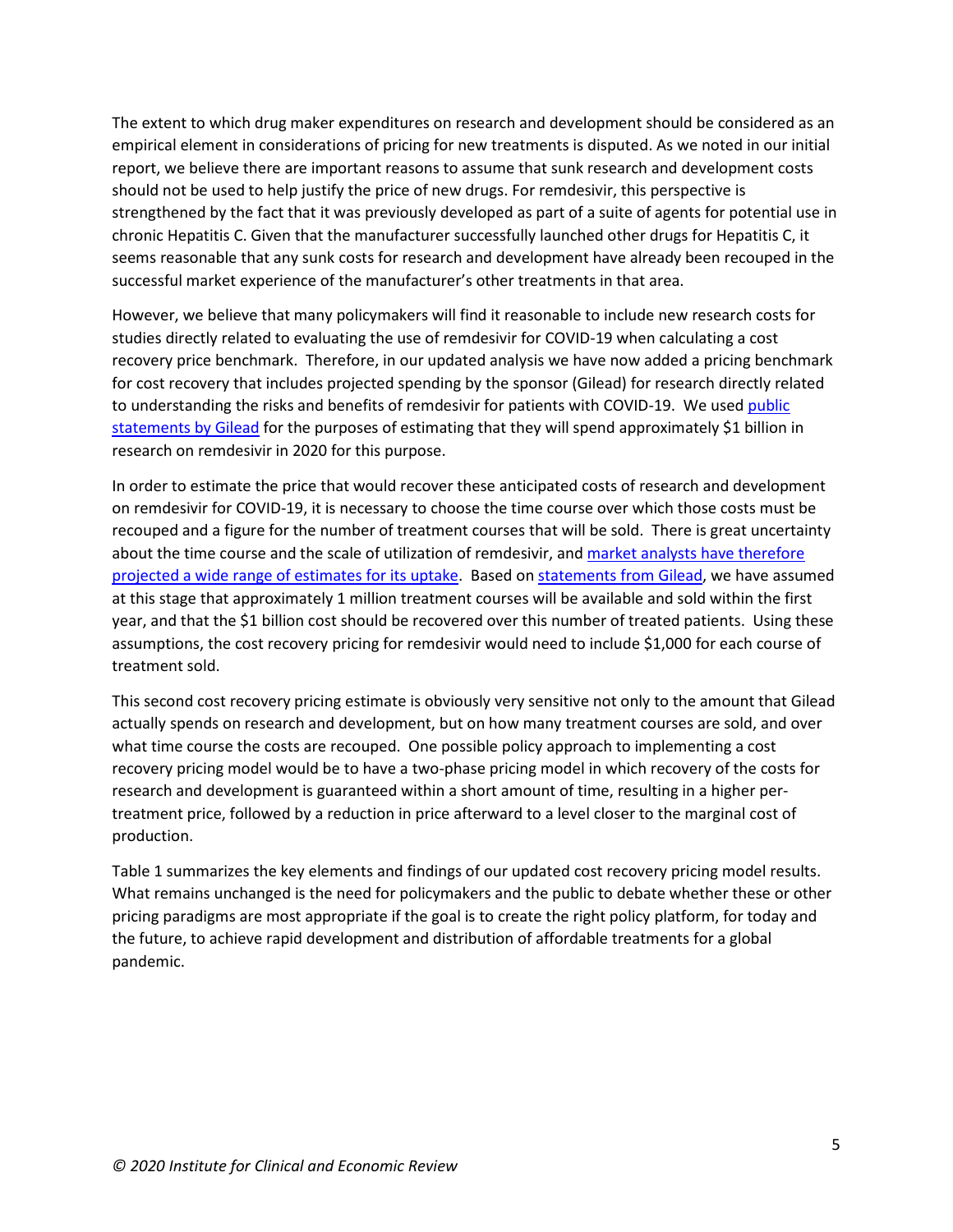## **Results**

*Table 1. Cost Recovery Model Results* 

| <b>Minimal</b> | <b>Manufacturer</b>   | <b>Public Investment</b> | <b>Total Cost Recovery</b>            |
|----------------|-----------------------|--------------------------|---------------------------------------|
| Marginal Cost* | <b>R&amp;D Costs</b>  | in R&D Costs             | <b>Pricing Options</b>                |
|                | Prior to COVID-19:    | Prior to COVID-19:       | Option 1. Minimal marginal cost only: |
|                | No data available     | \$70 million             | \$5-\$600                             |
|                | Directly related to   | Directly related to      | Option 2. Minimal marginal cost and   |
| \$5-\$600      | COVID-19:             | COVID-19:                | 2020 projected manufacturer R&D       |
|                |                       |                          | costs:                                |
|                | \$1 billion projected | No data available        |                                       |
|                | by Gilead for 2020    |                          | $$1,005-$1,600*$                      |
|                |                       |                          |                                       |

*\*Per 5- or 10-day course of treatment*

*¥ Assuming all costs recovered over 1 million patients receiving a 5- or 10-day treatment course*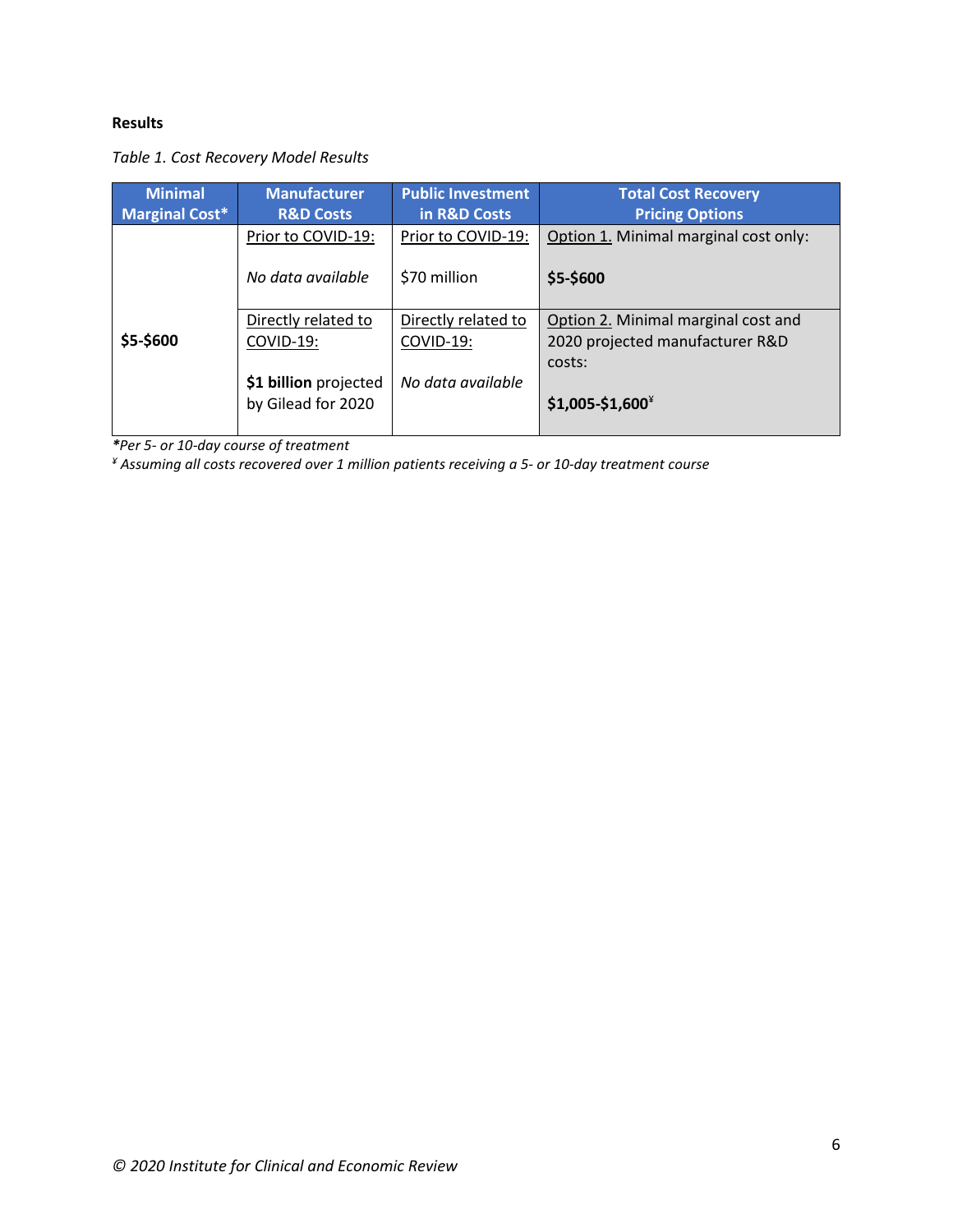## **ICER-COVID Model 2: Remdesivir Cost-Effectiveness Analysis**

#### **Objective**

The objective of this updated analysis was to estimate the cost-effectiveness and corresponding costeffectiveness price benchmarks of remdesivir plus standard of care versus standard of care alone for hospitalized patients with COVID-19, with results presented separately for 1) a moderate to severe hospitalized population, and 2) a mild hospitalized population.

#### **Methods**

We used a decision analytic model, populated by clinical evidence from [ACTT-1,](https://www.nejm.org/doi/full/10.1056/NEJMoa2007764) [NCT04292730,](https://jamanetwork.com/journals/jama/fullarticle/2769871) [RECOVERY,](https://www.nejm.org/doi/full/10.1056/NEJMoa2021436) [SOLIDARITY,](https://www.medrxiv.org/content/10.1101/2020.10.15.20209817v1.full.pdf+html) and other sources, to estimate the costs, quality-adjusted life years (QALYs), and equal value of life-years gained (evLYGs) through hospital recovery or death. Without current evidence on the composition of COVID hospitalizations based on severity prior to receipt of treatment, we present estimates separately for the mild population and the moderate to severe population to reflect the differing effect of remdesivir in each population. We estimated the lifetime costs and outcomes of remdesivir and standard of care by assigning age-based average survival, utility, and health care costs for all those who recovered from the COVID-19 hospital event in a Markov Model. Consistent with prior ICER reviews, we generated evLYGs by assigning an average US general population utility of [0.851](https://pubmed.ncbi.nlm.nih.gov/31426935/) to any observed life extensions within the Markov Model. We took the perspective of the healthcare system in which third-party insurers reimbursed hospitalizations through bundled payments. Costs and outcomes were discounted at 3% per year. Health system capacity measures, healthcare personnel impacts, and impacts beyond that of the health system were not included in this analysis.

Model inputs are detailed in Appendix Table 1 and provide a comprehensive description of evidence used to inform the model and other assumptions inherent to the model. Th[e manufacturer of remdesivir](https://www.gilead.com/news-and-press/press-room/press-releases/2020/6/an-open-letter-from-daniel-oday-chairman--ceo-gilead-sciences#:%7E:text=At%20the%20current%20price%20of,%24390%20per%20vial%20will%20apply.)  [announced a price of remdesivir](https://www.gilead.com/news-and-press/press-room/press-releases/2020/6/an-open-letter-from-daniel-oday-chairman--ceo-gilead-sciences#:%7E:text=At%20the%20current%20price%20of,%24390%20per%20vial%20will%20apply.) of \$520 per vial for private payers and \$390 per vial for governmentsponsored payers. Based o[n the FDA package insert,](https://www.fda.gov/media/137566/download) after a loading dose of 2 vials on day 1 of treatment, patients that do not require invasive mechanical ventilation and/or extracorporeal membrane oxygenation (ECMO) are recommended to receive 1 vial per day for an additional 4 days following the loading dose (i.e. 5 days and 6 vials total for patients not requiring invasive mechanical ventilation and/or ECMO). Patients that require invasive mechanical ventilation and/or ECMO are recommended to receive 1 vial per day for an additional 9 days following the loading dose (i.e. 10 days and 11 vials total for patients requiring invasive mechanical ventilation and/or ECMO).

In the moderate to severe population, we assumed population characteristics consistent with [ACTT-1.](https://www.nejm.org/doi/full/10.1056/NEJMoa2007764) Namely, at randomization, 41% of patients received invasive mechanical ventilation and/or ECMO as their highest level of respiratory support and would thus have received 11 vials of remdesivir. The remaining 59% of patients were assumed to receive 6 vials total of remdesivir with the majority of these patients requiring either low-flow or high-flow oxygen prior to receiving remdesivir. Using these percentages and accounting for discontinuation reported in [ACTT-1,](https://www.nejm.org/doi/full/10.1056/NEJMoa2007764) the average treatment course consisted of 7.7 vials per patient, equating to an average treatment course price of \$3,990 for the private payer. In the mild population, we assumed population characteristics similar t[o NCT04292730.](https://jamanetwork.com/journals/jama/fullarticle/2769871) Specifically, we defined the mild population as not requiring respiratory support (e.g. low- or high-flow oxygen, noninvasive ventilation, mechanical ventilation, ECMO) prior to receipt of remdesivir. Therefore, we assumed 0% of mild patients received invasive mechanical ventilation and/or ECMO and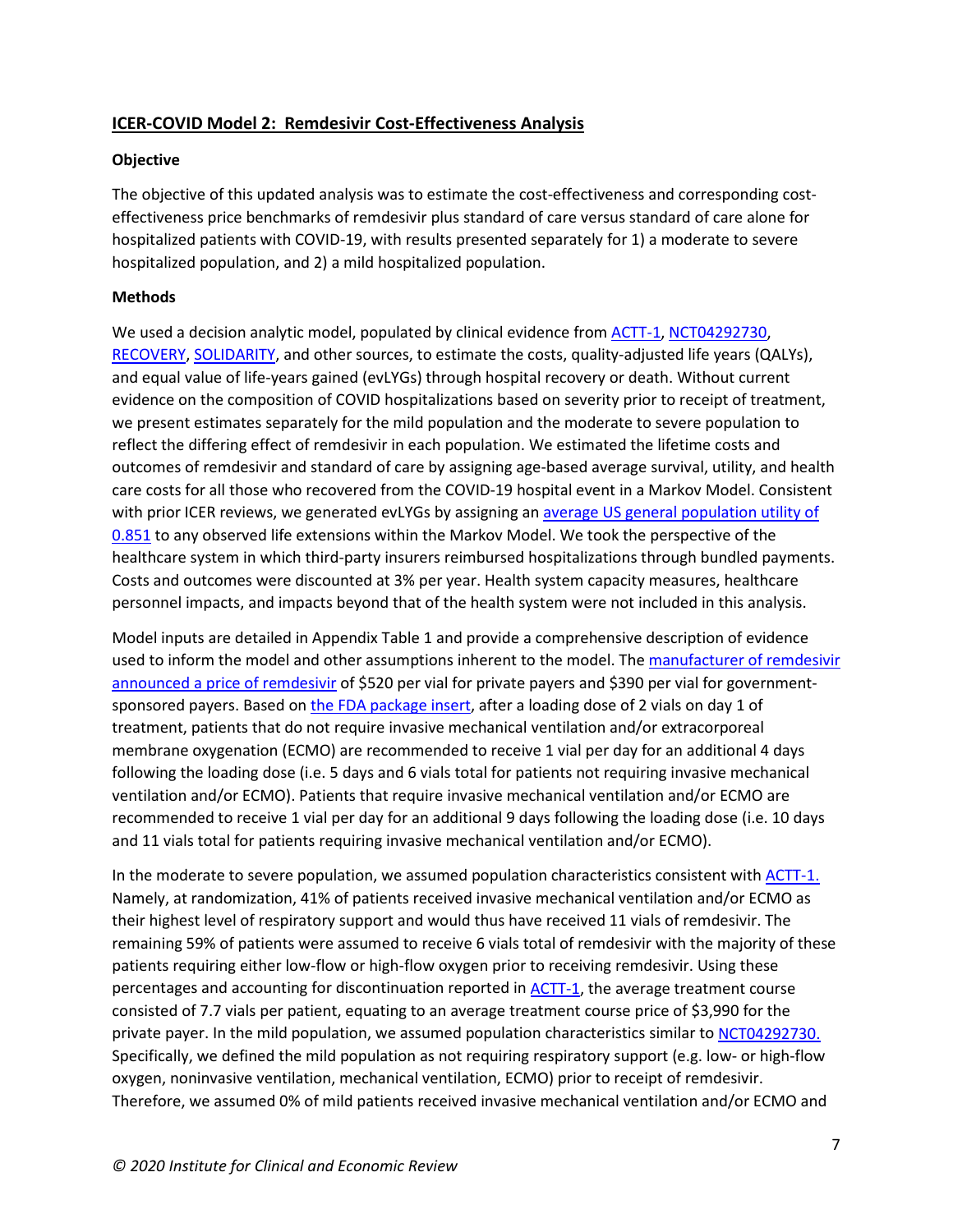100% received 6 vials total of remdesivir. Accounting for discontinuation reported in [NCT04292730,](https://jamanetwork.com/journals/jama/fullarticle/2769871) the average mild treatment course consisted of 5.3 vials, equating to an average mild treatment course price of \$2,750 for the private payer.

Due to the updated [World Health Organization clinical care guidance](https://www.who.int/news-room/feature-stories/detail/who-updates-clinical-care-guidance-with-corticosteroid-recommendations) for COVID-19, we now include dexamethasone within standard of care in our base-case analysis (this was a scenario analysis in the prior version of this report) for individuals in the moderate to severe population with an ordinal score of 5 or higher. We used the survival benefit associated with dexamethasone (for ordinal scores 5 and greater) to decrease the standard of care mortality observed i[n ACTT-1](https://www.nejm.org/doi/full/10.1056/NEJMoa2007764) to compare remdesivir plus an updated standard of care (including dexamethasone for ordinal scores 5 or greater) versus an updated standard of care alone (including dexamethasone for original scores 5 or greater). We also reduced the percent of the moderate to severe population eligible to progress to mechanical ventilation and/or ECMO by the effectiveness of dexamethasone on reducing such progression. In the mild population, dexamethasone was not included as part of standard of care to further align with th[e World Health](https://www.who.int/news-room/feature-stories/detail/who-updates-clinical-care-guidance-with-corticosteroid-recommendations)  [Organization clinical care guidance.](https://www.who.int/news-room/feature-stories/detail/who-updates-clinical-care-guidance-with-corticosteroid-recommendations)

Additional data on remdesivir's effect on mortality have been published or made available in prepublication form since our last posting. The **SOLIDARITY** trial consortium reported findings from a metaanalysis of the available remdesivir evidence on mortality. Neither the hazard ratio of death across all populations, nor the hazard ratios of death stratified by lower risk and higher risk populations achieved statistical significance.

Results from the SOLIDARITY trial itself are major contributors to the meta-analysis. There are concerns about these results as SOLIDARITY has limitations: it has not yet been published in a peer-reviewed journal and there are aspects of the trial that need to be clarified; it was an open-label study; no diagnostic confirmation of infection was required, the timing of symptom duration before treatment initiation is unknown, as are the types of supportive care provided. In addition, multiple therapies studied in SOLIDARITY had trends toward increasing mortality, which is unexpected.

Despite these concerns, the size of the SOLIDARITY trial and the consistent failure of remdesivir to show statistically significant survival benefits across other trials lends weight to its conclusions and that of the meta-analysis conducted as part of the data release. After extensive consideration of all the data and discussion with external experts and the manufacturer, we feel that the most reasonable current interpretation of the existing data, in its totality, is to assume that remdesivir does not provide a significant survival benefit. Importantly, this assumption also must be reconsidered as data emerge from additional trials or further analyses from existing trials. But as a consequence of our updated assessment of the evidence, our base-case estimates have changed and now do not include an assumption of a survival benefit associated with remdesivir. We report estimates assuming a survival benefit among remdesivir-treated patients in a scenario analysis.

For the scenario analysis with assumed survival benefit, we used a hazard ratio of 0.91 in the moderate to severe population, which equated to the point estimate for the hazard ratio of death across the total population reported in the meta-analysis conducted by the [SOLIDARITY](https://www.medrxiv.org/content/10.1101/2020.10.15.20209817v1.full-text) trial consortium. The metaanalysis reported estimates stratified by ventilation status (no ventilation versus ventilation); however, that stratification did not correspond with our population definitions of mild versus moderate to severe. As previously defined, the ACTT-1 population is aligned with our definition of moderate to severe. We consider the ACTT-1 population to be more policy relevant for US clinicians or other decision makers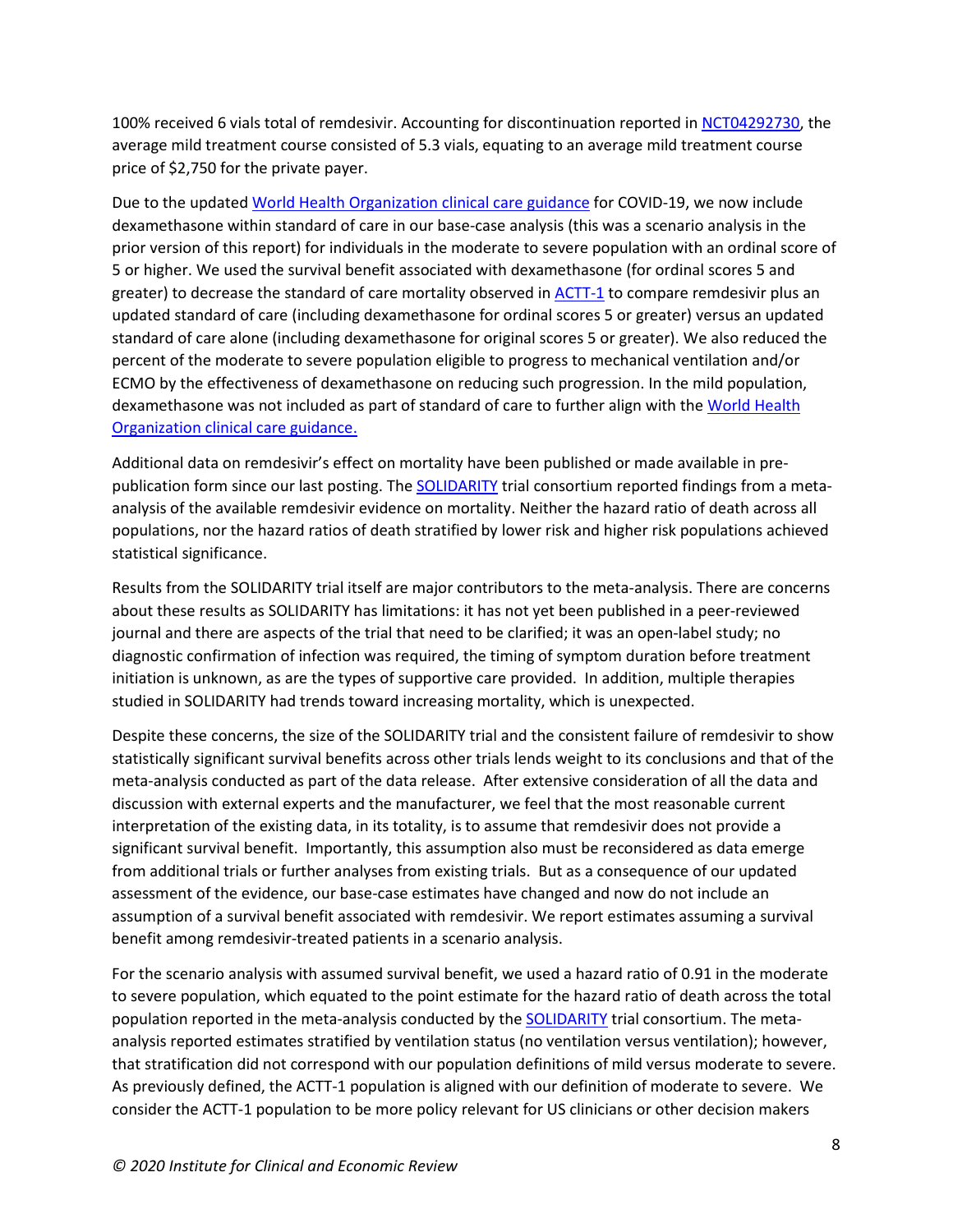compared to focusing on the more severe criterion of ventilation prior to receipt of remdesivir. Therefore, we did not use the point estimate reported for the ventilated population of 1.16 given our moderate to severe population also included individuals not ventilated. Similarly, we did not use the point estimate reported for the non-ventilated population of 0.80 given our moderate to severe population also included individuals who were ventilated. The total point estimate of 0.91 represented a blend that was more representative of the population included in our moderate to severe population. We chose the total population point estimate from this meta-analysis conducted by th[e SOLIDARITY](https://www.medrxiv.org/content/10.1101/2020.10.15.20209817v1.full-text) trial consortium as our evidence source for the survival benefit in the moderate to severe population rather than the point estimate fro[m ACTT-1](https://www.nejm.org/doi/full/10.1056/NEJMoa2007764) because the meta-analysis included additional evidence and was within the confidence interval reported by **[ACTT-1](https://www.nejm.org/doi/full/10.1056/NEJMoa2007764)** (95% confidence interval: 0.52, 1.03)

For the scenario analysis with assumed survival benefit in the mild population, we also used evidence from the meta-analysis conducted by the **SOLIDARITY** trial consortium. The hazard ratio of death used for this population was 0.804, which we calculated as a weighted average of the sub-groups from three studies [\(SOLIDARITY:](https://www.medrxiv.org/content/10.1101/2020.10.15.20209817v1.full-text) no O<sub>2</sub>, [ACTT-1:](https://www.nejm.org/doi/full/10.1056/NEJMoa2007764) no O<sub>2</sub>, and [NCT04292730:](https://jamanetwork.com/journals/jama/fullarticle/2769871) no O<sub>2</sub>) that included this mild population per our definition. This point estimate of 0.804 was very similar to the point estimate reported by the [SOLIDARITY](https://www.medrxiv.org/content/10.1101/2020.10.15.20209817v1.full-text) trial consortium for the non-ventilated population. We chose the point estimate of 0.804 rather than the point estimate from [NCT04292730](https://jamanetwork.com/journals/jama/fullarticle/2769871) to include the largest sample size across studies and this point estimate across all three studies was within the confidence interval reported by [NCT04292730](https://jamanetwork.com/journals/jama/fullarticle/2769871) (95% confidence interval: 0.09, 2.80).

Although our base case now features no assumption of survival benefit from remdesivir, it does include new assumptions of an impact on third-party payer hospital payment based on newly published final results fro[m ACTT-1.](https://www.nejm.org/doi/full/10.1056/NEJMoa2007764) This new evidence suggests a benefit of remdesivir in reducing the progression of patients to requiring high-flow oxygen, noninvasive ventilation, mechanical ventilation, and ECMO. This benefit was not described in the preliminary report of [ACTT-1.](https://www.nejm.org/doi/full/10.1056/NEJMoa2007764) To account for this new evidence, we updated the model programming to allow for differences between ordinal score prior to receipt of treatment and highest ever ordinal score. This reduction in the progression to higher levels of care results in cost offsets in healthcare utilization associated with remdesivir use because our base-case analysis assumed a bundled hospital payment that is based on the highest level of care.

We also included two supporting scenarios with the following assumptions:

- 1. Evaluation of remdesivir using evidence solely from the SOLIDARITY trial: This scenario assumed no effect of remdesivir on time to recovery, mortality, or length of stay as compared to standard of care. This scenario analysis is not our base-case given the limitations of the SOLIDARITY trial described above, and the fact that our base-case evidence on the impact of treatment on time to improvement, reduction in length of stay, and reduction in progression to ventilation came from a high-quality trial in the US health care system.
- 2. Hospitalization reimbursed as per diem: This scenario assumed that hospital payments were not bundled into a per hospital stay cost as is typical of most payers in the United States, but rather, are monetized based on per diem estimates to allow for cost savings for reduced hospital days. This scenario calculates the average hospital price per day needed to offset the price of remdesivir. This scenario is not our base-case given this reimbursement structure is not typical in the United States.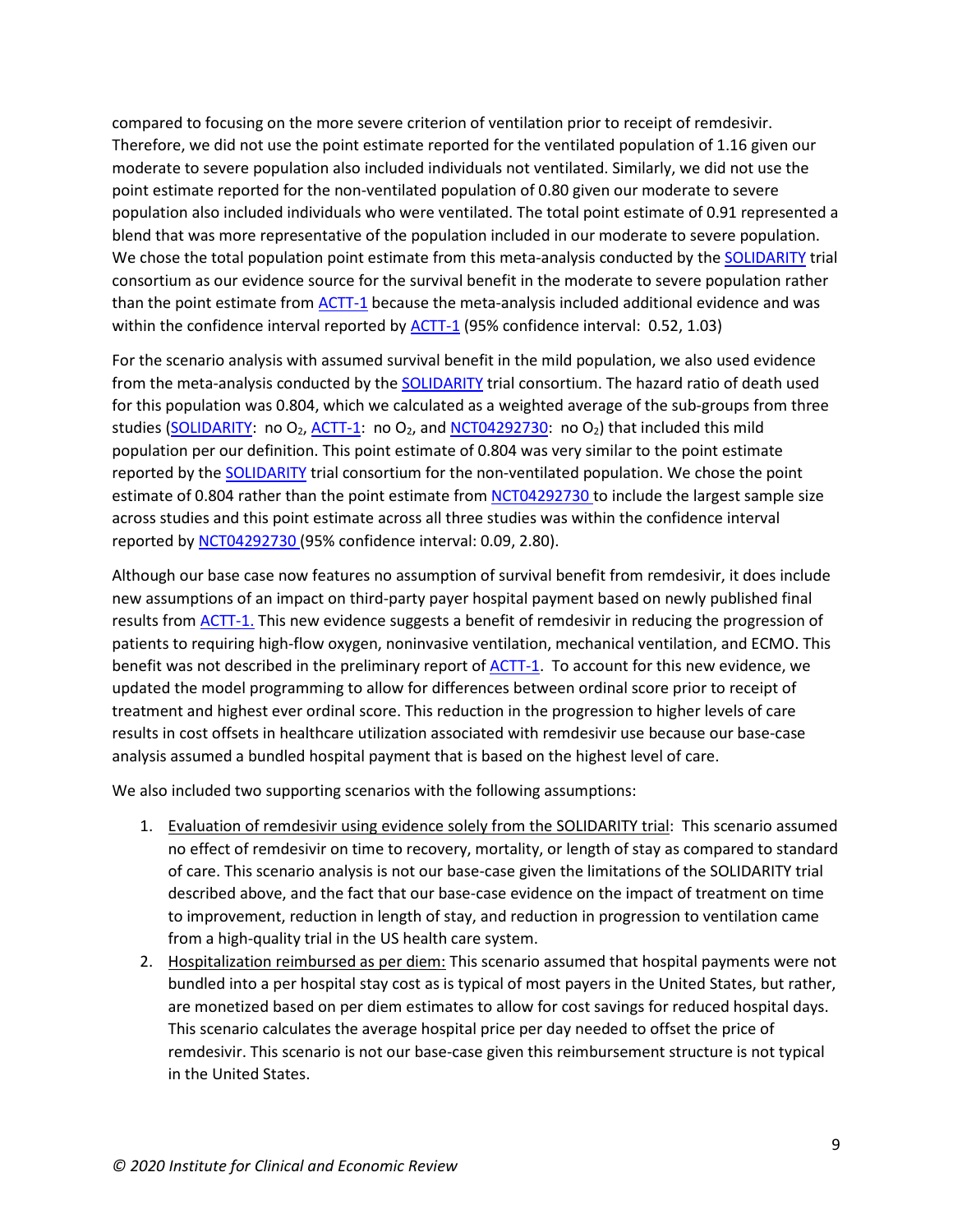#### **Updated Results**

Table 1 reports the incremental cost-effectiveness ratios for remdesivir plus standard of care versus standard of care alone for our base-case analysis that does not assume a survival benefit and includes dexamethasone in the moderate to severe population for ordinal score 5 or higher. Remdesivir is associated with increases in total health system costs due to the acquisition cost of remdesivir despite including cost offsets associated with fewer people progressing to higher levels of respiratory support. Remdesivir is also associated with increases in QALYs. These differences between remdesivir and standard of care generate an incremental cost-effectiveness ratio of \$298,160 in the moderate to severe population and \$1,847,400 in the mild population.

| <b>Moderate to</b><br><b>Severe</b><br><b>Hospitalized</b><br><b>Population</b><br>$(ACTT-1)$ | <b>Total Health</b><br><b>System Costs</b>                 | <b>Life Years</b> | <b>QALYs</b> | <b>evLYG</b> | <b>Incremental</b><br>Cost-<br><b>Effectiveness</b><br>Ratio (\$/QALY) | <b>Incremental</b><br>Cost-<br><b>Effectiveness</b><br>Ratio (\$/evLYG) |
|-----------------------------------------------------------------------------------------------|------------------------------------------------------------|-------------------|--------------|--------------|------------------------------------------------------------------------|-------------------------------------------------------------------------|
| Remdesivir* plus<br><b>Standard of Care</b>                                                   | \$313,450                                                  | 15.164            | 12.189       | 12.189       |                                                                        |                                                                         |
| <b>Standard of Care</b><br>(dexamethasone<br>for ordinal<br>scores 5 and<br>higher)           | \$311,620                                                  | 15.164            | 12.182       | 12.182       | \$298,160                                                              | \$298,160                                                               |
| Incremental                                                                                   | \$1,830                                                    | 0.000             | 0.006        | 0.006        |                                                                        |                                                                         |
| <b>Mild</b><br><b>Hospitalized</b><br><b>Population</b><br>(NCT04292730)                      | <b>Total Health</b><br><b>System</b><br>Costs <sup>^</sup> | <b>Life Years</b> | <b>QALYs</b> | <b>evLYG</b> | <b>Incremental</b><br>Cost-<br><b>Effectiveness</b><br>Ratio (\$/QALY) | <b>Incremental</b><br>Cost-<br><b>Effectiveness</b><br>Ratio (\$/evLYG) |
| Remdesivir <sup>¥</sup> plus<br><b>Standard of Care</b>                                       | \$318,380                                                  | 16.997            | 13.704       | 13.704       |                                                                        |                                                                         |
| <b>Standard of Care</b><br>(no<br>dexamethasone)                                              | \$315,630                                                  | 16.997            | 13.703       | 13.703       | \$1,847,400                                                            | \$1,847,400                                                             |
| <b>Incremental</b>                                                                            | \$2,750                                                    | 0.000             | 0.001        | 0.001        |                                                                        |                                                                         |

*Table 1. Incremental cost-effectiveness ratios for remdesivir plus standard of care as compared to standard of care alone, assuming no survival benefit*

*evLYG=equal value of life years gained*

*QALY=quality-adjusted life year*

*The estimates reported in the table are rounded and will not perfectly equate to the incremental cost-effectiveness ratios calculated in the righthand side of this table.* 

*\*Average price for a remdesivir treatment course in the moderate to severe population was \$3,990.*

*¥ Average price for a remdesivir treatment course in the mild population was \$2,750.*

The average remdesivir treatment course price to meet commonly used cost-effectiveness benchmarks is provided in Table 2.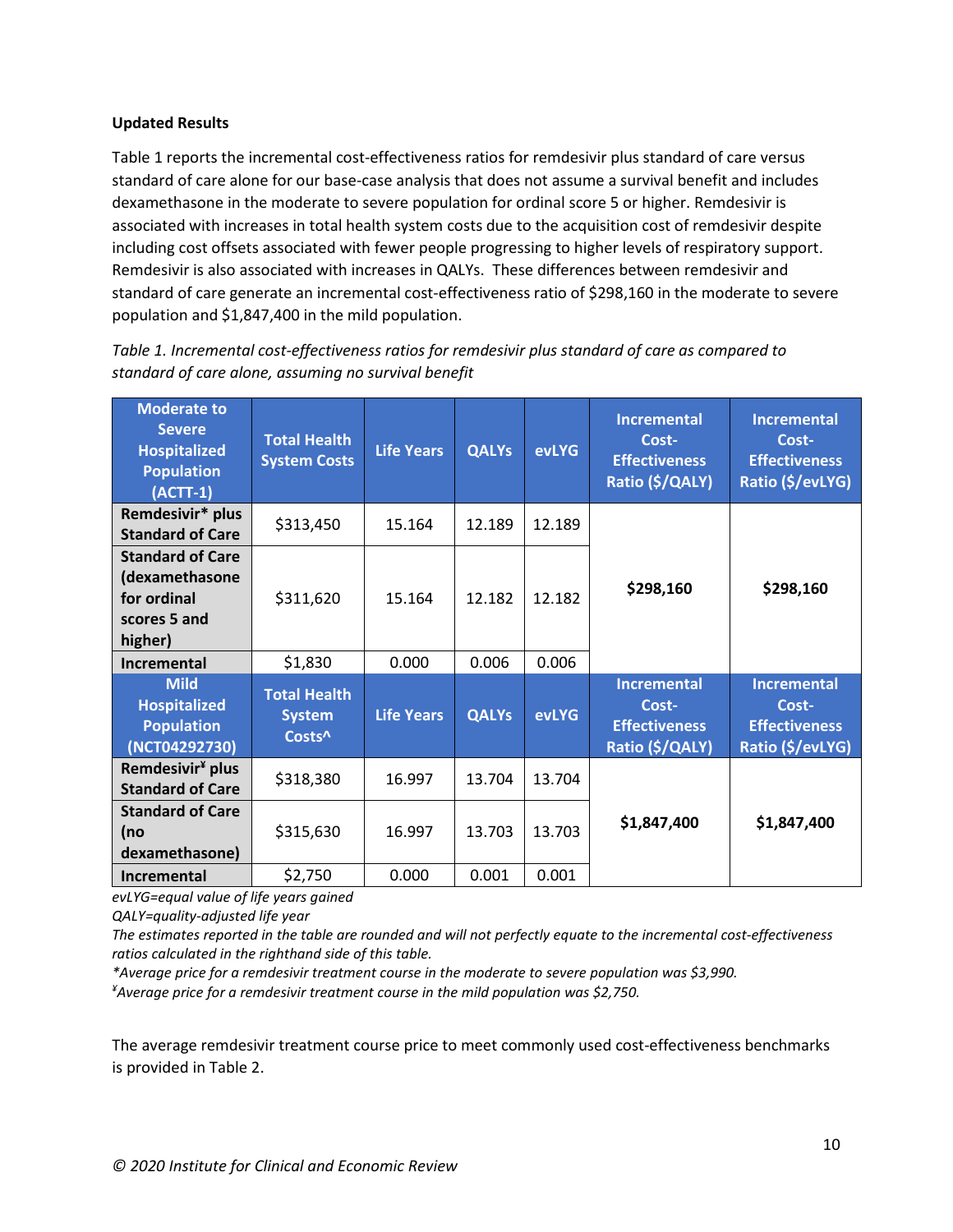*Table 2. Cost-effectiveness price benchmarks for the average treatment course of remdesivir, assuming no survival benefit*†

| <b>Benchmark Threshold</b>       | <b>Moderate to Severe</b><br><b>Hospitalized Population*</b><br>$(ACTT-1)$ | <b>Mild</b><br><b>Hospitalized Population</b> <sup>¥</sup><br>(NCT04292730) |
|----------------------------------|----------------------------------------------------------------------------|-----------------------------------------------------------------------------|
| \$50,000 per QALY and per evLYG  | \$2,470                                                                    | \$70                                                                        |
| \$100,000 per QALY and per evLYG | \$2,770                                                                    | \$150                                                                       |
| \$150,000 per QALY and per evLYG | \$3,080                                                                    | \$220                                                                       |

*evLYG=equal value of life years gained*

*QALY=quality-adjusted life year*

*Prices are rounded to the nearest ten.*

*\*Average price for a remdesivir treatment course in the moderate to severe population was \$3,990.*

*¥ Average price for a remdesivir treatment course in the mild population was \$2,750.*

† *Price benchmarks are the same regardless of QALY or evLYG outcome due to no survival benefit.* 

In public health emergencies, cost-effectiveness analysis thresholds are often scaled downward, and we feel the pricing estimate related to the threshold of \$50,000 per incremental quality-adjusted life year (and equal value of a life-year gained) remains the most policy-relevant consideration. At that threshold, the updated ICER-COVID analysis suggests a base-case price of approximately \$2,470 per treatment course for a moderate to severe patient and \$70 per treatment course for a mild patient. The estimates for the moderate to severe population are higher than our no survival benefit estimates reported in our previous posting. This is due to the newly available evidence that suggests cost offsets for remdesivir by way of reducing progression to higher levels of respiratory support. Further evidence-based revisions may increase or decrease the cost-effectiveness price benchmark.

As a scenario analysis, we assumed a survival benefit with remdesivir, consistent with point estimates from a meta-analysis reported from the **[SOLIDARITY](https://www.medrxiv.org/content/10.1101/2020.10.15.20209817v1.full.pdf+html)** trial. In this scenario analysis, remdesivir extends life and improves quality of life versus standard of care. Table 3 presents the cost-effectiveness price benchmarks for the average treatment course of remdesivir assuming a survival benefit. When remdesivir is used in the moderate to severe population, its price is likely aligned with value if a survival benefit exists. In the mild population, discounts on the remdesivir price would be needed for the \$50,000 per QALY/evLYG benchmark even if there were a survival benefit.

*Table 3. Cost-effectiveness price benchmarks for the average treatment course of remdesivir, assuming the point estimate for survival benefit calculated in a meta-analysis reported from the [SOLIDARITY](https://www.medrxiv.org/content/10.1101/2020.10.15.20209817v1.full.pdf+html) trial*†

| <b>Benchmark Threshold</b>       | <b>Moderate to Severe</b><br><b>Hospitalized Population*</b><br>$(ACTT-1)$ | <b>Mild</b><br><b>Hospitalized Population</b> $*$<br>(NCT04292730) |  |
|----------------------------------|----------------------------------------------------------------------------|--------------------------------------------------------------------|--|
| \$50,000 per QALY and per evLYG  | \$3,980-\$4,140                                                            | \$690-\$760                                                        |  |
| \$100,000 per QALY and per evLYG | \$8,750-\$9,080                                                            | \$2,620-\$2,740                                                    |  |
| \$150,000 per QALY and per evLYG | \$13,520-\$14,020                                                          | \$4,540-\$4,720                                                    |  |

*evLYG=equal value of life years gained*

*QALY=quality-adjusted life year*

*\*Average price for a remdesivir treatment course in the moderate to severe population was \$3,990.*

*¥ Average price for a remdesivir treatment course in the mild population was \$2,750.*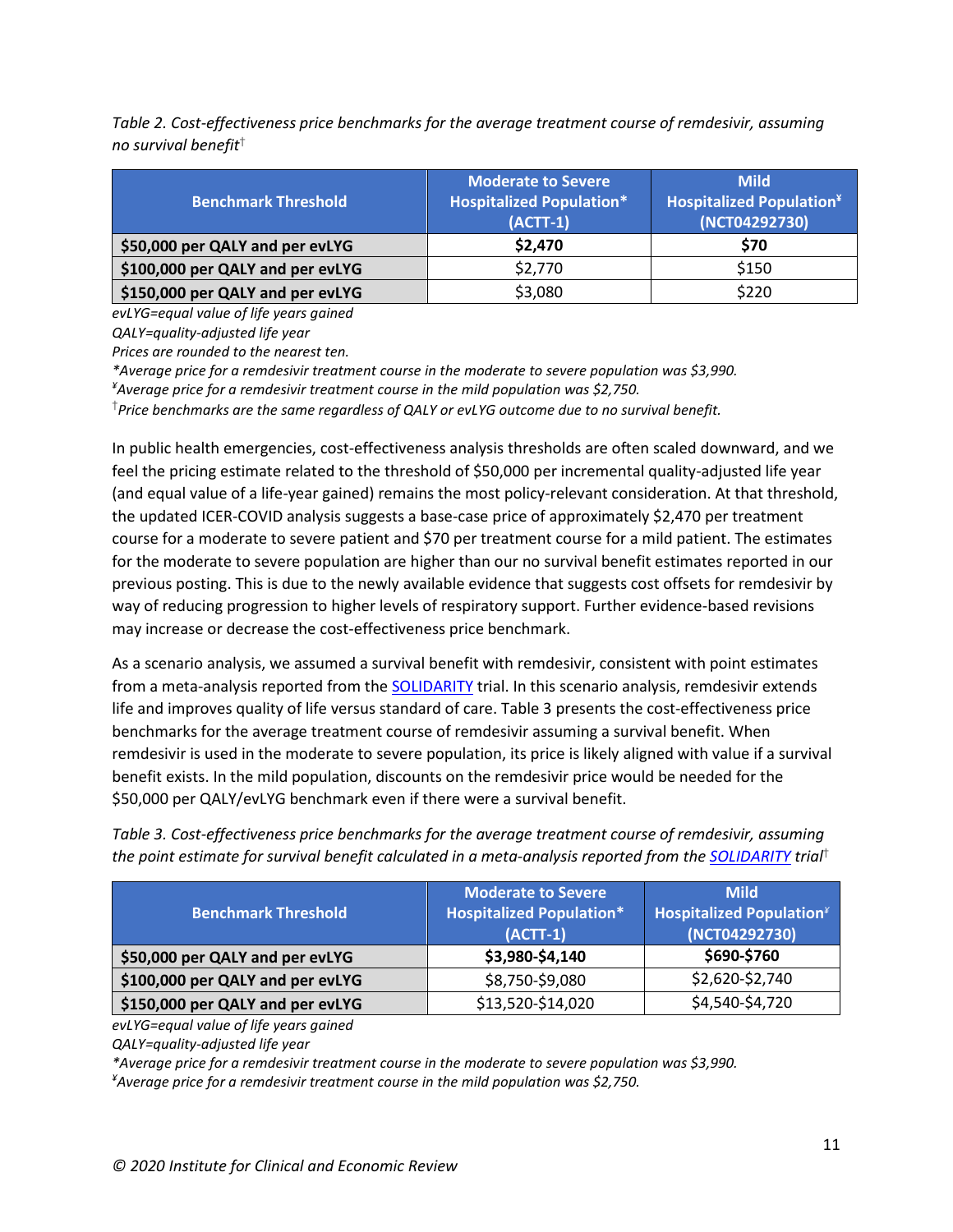† *For all cost-effectiveness price benchmarks that include a range, the lower value was derived from QALYs and the higher value was derived from evLYGs.* 

If evidence solely from **SOLIDARITY** were used to inform our model, remdesivir would have zero value in either population, give[n SOLIDARITY](https://www.medrxiv.org/content/10.1101/2020.10.15.20209817v1.full.pdf+html) suggested no difference in mortality or progression to higher levels of care.

Last, if hospitalizations were paid for on a per diem basis and length of stay reductions are consistent with the ACTT-1 evidence, the average cost of a hospital day would need to be approximately \$800 or more for the price of remdesivir to be offset in the moderate to severe population. Evidence does not suggest a length of stay reduction in the mild population and thus no cost offsets associated with remdesivir in the mild population would be expected.

#### **Discussion**

We will be continuing to monitor for new data on remdesivir and other emerging treatments for COVID-19, and we will perform further updates to our model as needed. In particular, there remains important uncertainty around the following elements that have a substantial impact on estimates of costeffectiveness:

- The clinical outcomes associated with remdesivir when used in addition to and in comparison with dexamethasone.
	- $\circ$  The base-case model assumes only a reduction in standard of care mortality and a reduction in the percent eligible to progress to mechanical ventilation and/or ECMO from [ACTT-1](https://www.nejm.org/doi/full/10.1056/NEJMoa2007764) based on dexamethasone effectiveness reported in th[e RECOVERY](https://www.nejm.org/doi/full/10.1056/NEJMoa2021436) trial. There is no head-to-head evidence comparing remdesivir to dexamethasone. We acknowledge there was a small proportion of patients in **ACTT-1** that received dexamethasone (~20%); however, given updated guidelines by the WHO, we anticipate this number would be closer to 90% of the [ACTT-1](https://www.nejm.org/doi/full/10.1056/NEJMoa2007764) population. Thus, we made adjustments to the **ACTT-1** standard of care evidence.
- Composition of COVID hospitalizations by severity.
	- $\circ$  We are not aware of a recent and generalizable source related to the percent of hospitalizations that are considered mild and the percent that are considered moderate to severe. Therefore, we present our cost-effectiveness findings for each population separately rather than attempt to blend them.
- Remdesivir effectiveness by different levels of severity.
	- $\circ$  The population characteristics used to inform our moderate to severe population were based on [ACTT-1,](https://www.nejm.org/doi/full/10.1056/NEJMoa2007764) although a very small proportion of the [ACTT-1](https://www.nejm.org/doi/full/10.1056/NEJMoa2007764) population would be considered mild by our definition. Similarly, the population characteristics used to inform our mild population were based on [NCT04292730,](https://jamanetwork.com/journals/jama/fullarticle/2769871) although a very small proportion of the [NCT04292730](https://jamanetwork.com/journals/jama/fullarticle/2769871) population would be considered moderate to severe by our definition. We do not think this small overlap biases our results given the overwhelming majority of the population from each evidence source aligning with our definitions. The appendix in ACTT-1 provided separate estimates based on population severity for some efficacy metrics and the estimates presented for the severe population were representative of the estimates of the overall ACTT-1 population.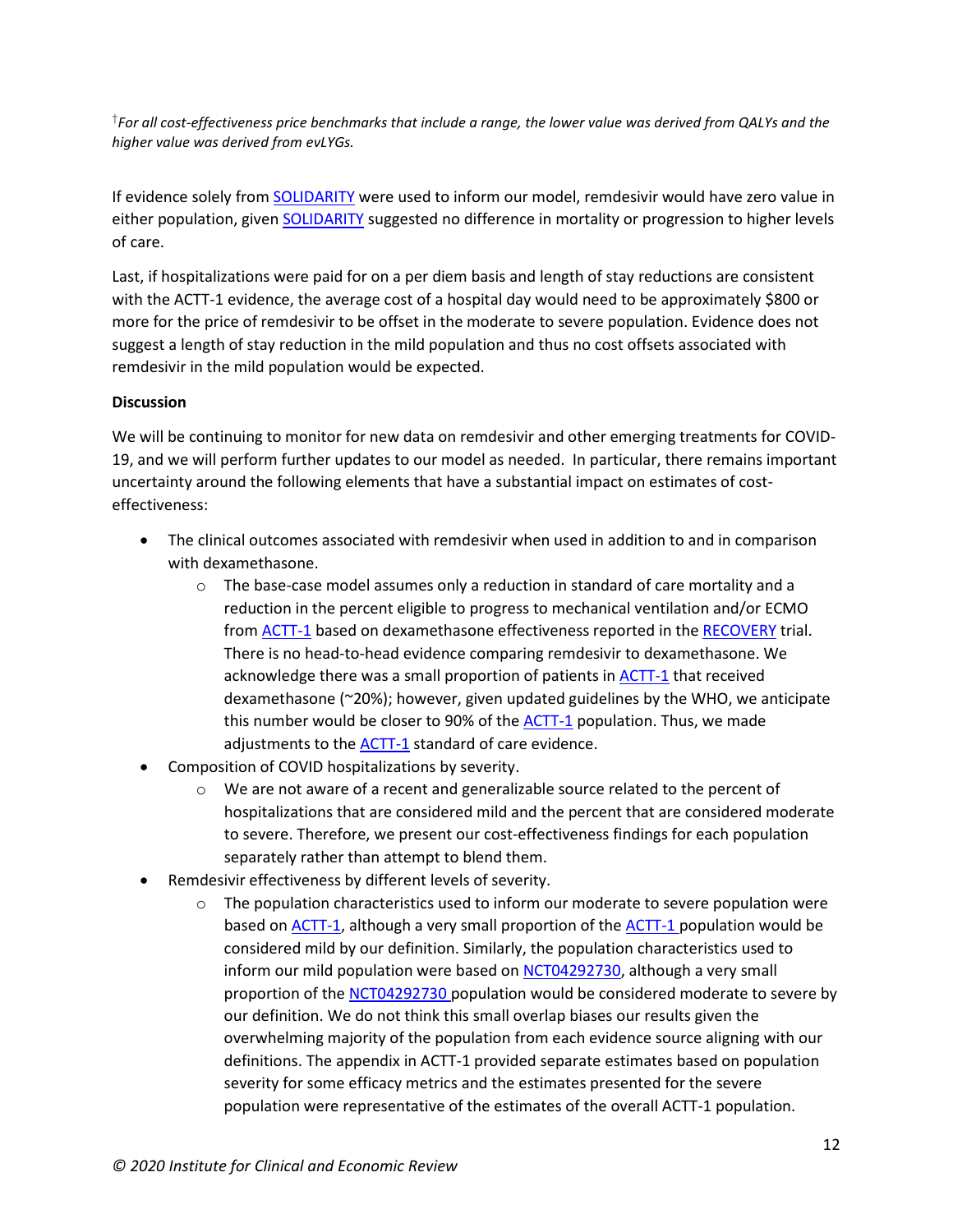Evidence could be further stratified into additional severity categories, although that likely does not reflect clinical practice given the reality that remdesivir is not only used in one category of severity or one ordinal score.

- COVID-19 hospital stay payments for different insurers. These reimbursed amounts vary by level of care as well as hospitalization stay duration.
	- $\circ$  The base-case model assumed variation in reimbursed amounts due to the highest level of care but no variation in reimbursed amounts due to potential differences in hospital length of stay.
- Differences in average costs or health decrements after recovering from COVID-19 as compared to the general US age- and sex-matched population.
	- o The base-case model assumed no added costs or health decrements after recovering from COVID-19 as compared to the general US age- and gender-matched population.
- Comparative evidence on other relevant COVID-19 therapies alongside a rapidly changing standard of care.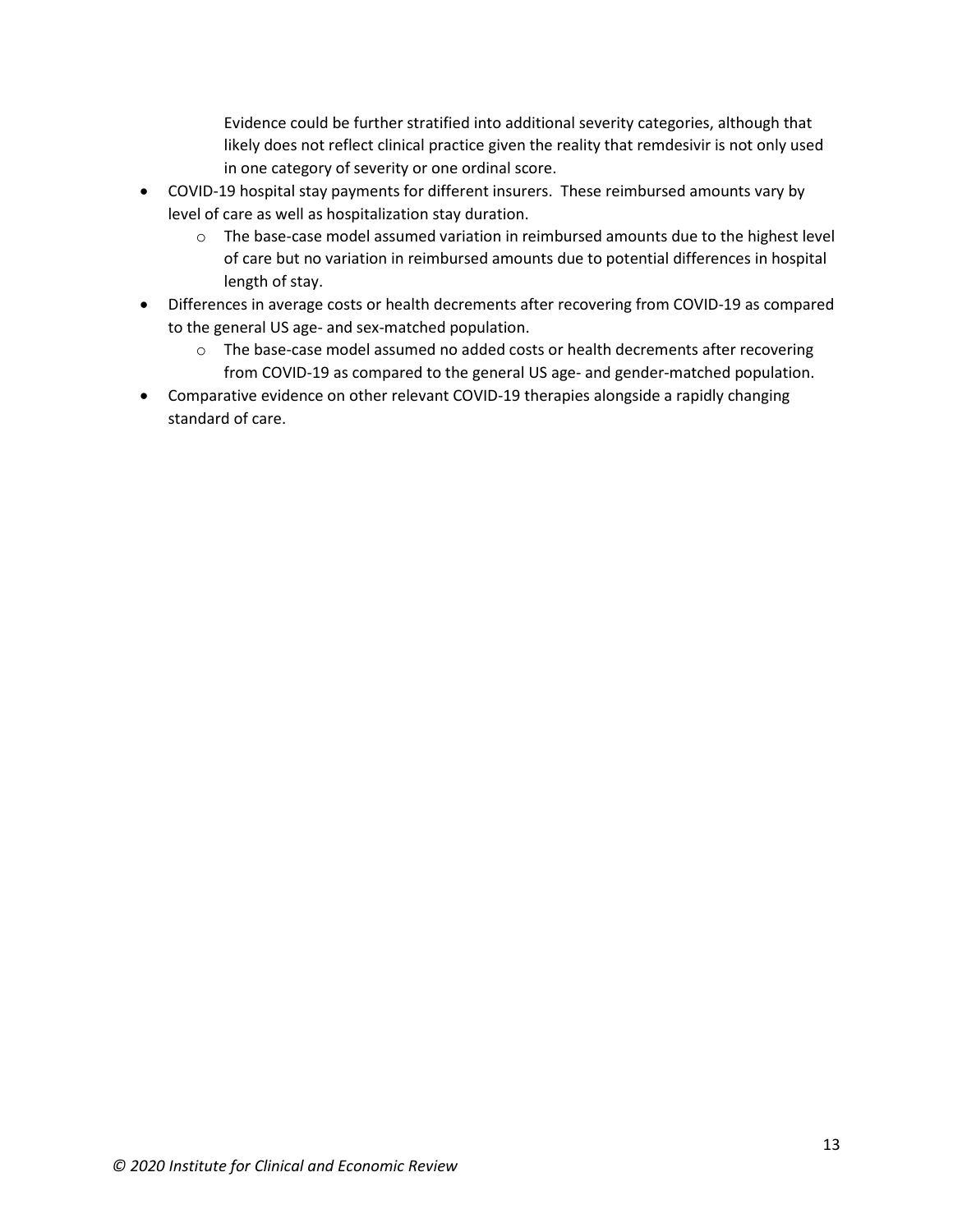#### **APPENDIX**

#### **CEA Model Settings:**

- Perspective: Health System
- Time Horizon: Lifetime
- Outcomes: Incremental costs, incremental QALYs, incremental evLYG
- Structure: Markov model (health states of alive and dead) with 1-month cycle length
	- o Cycle 1 of the Markov model was calculated using COVID-19-specific evidence for mortality, utility, and cost and corresponded to the COVID-19 hospitalization assessment period.
	- $\circ$  Cycles 2 through the end of the time horizon used general population estimates for mortality, utility, and cost; future healthcare costs were capped to not exceed \$50,000 per QALY gained
- Population: hospitalized patients with COVID-19, stratified between mild and moderate to severe
- Discount rate of 3% for costs and outcomes

#### **CEA Model Assumptions:**

- For all those who recover in either arm, we assigned probabilities of death, quality of life, and healthcare costs reflective of the general population
	- $\circ$  Fit an exponential distribution to estimate future related and unrelated healthcare costs based on [average age-adjusted healthcare costs](https://www.cms.gov/Research-Statistics-Data-and-Systems/Statistics-Trends-and-Reports/NationalHealthExpendData/Age-and-Gender.html)
	- $\circ$  Fit a linear distribution to estimate future quality of life based on [age-adjusted utility](https://www.ncbi.nlm.nih.gov/pubmed/16855129) estimates
		- To estimate evLYGs, a utility value of 0.851 was assigned to life extension (incremental life years) for each Markov model cycle
	- $\circ$  Fit a fifth order polynomial to estimate future mortality based on [all-cause age-](https://www.ssa.gov/oact/STATS/table4c6.html) and sex[adjusted mortality](https://www.ssa.gov/oact/STATS/table4c6.html)
- Death prior to discharge occurred at the halfway point of the duration of the tree (at day 15 within the first 30 days)
- Treatment costs for remdesivir are in addition to a bundled hospital payment. We assumed no cost or disutility for potential adverse events separate from the cost and disutility of the admission.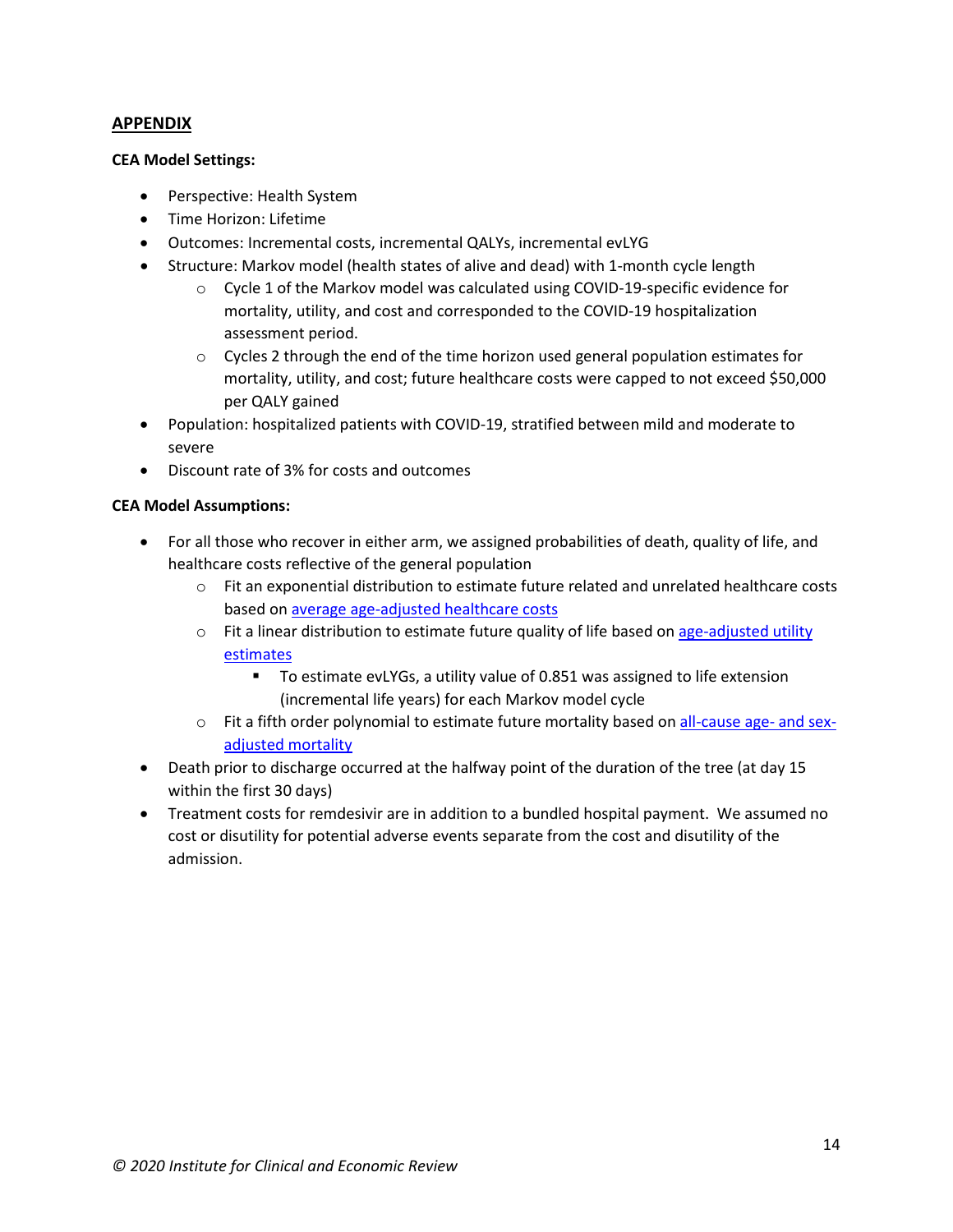## **Appendix Table 1. Model Inputs**

|                                                                                                    | <b>Value</b> | <b>Source</b>                            | <b>Notes</b>                                                                                                                                                      |
|----------------------------------------------------------------------------------------------------|--------------|------------------------------------------|-------------------------------------------------------------------------------------------------------------------------------------------------------------------|
| <b>Model Wide Inputs, Moderate to Severe Population</b>                                            |              |                                          |                                                                                                                                                                   |
| Percent not requiring<br>supplemental oxygen at<br>baseline                                        | 13.1%        | ACTT-1                                   | Table 1, ordinal score 4<br>(138/1051)                                                                                                                            |
| Percent requiring<br>supplemental oxygen at<br>baseline                                            | 41.4%        | ACTT-1                                   | Table 1, ordinal score 5<br>(435/1051)                                                                                                                            |
| Percent not requiring<br>noninvasive ventilation or<br>high-flow oxygen at baseline                | 18.4%        | ACTT-1                                   | Table 1, ordinal score 6<br>(193/1051)                                                                                                                            |
| Percent not requiring<br>mechanical ventilation or<br><b>ECMO</b> at baseline                      | 27.1%        | ACTT-1                                   | Table 1, ordinal score 7<br>(285/1051)                                                                                                                            |
| Disutility of COVID symptoms                                                                       | $-0.19$      | Assumption &<br>Smith & Roberts,<br>2002 | For duration of time to<br>recovery                                                                                                                               |
| Disutility of COVID<br>hospitalization with or<br>without supplemental<br>oxygen                   | $-0.30$      | Assumption &<br>Barbut et al., 2019      | For duration of time to<br>recovery; additive onto<br>disutility of COVID<br>symptoms                                                                             |
| Disutility of COVID<br>hospitalization requiring<br>noninvasive ventilation or<br>high-flow oxygen | $-0.50$      | Barbut et al., 2019                      | For duration of time to<br>recovery; additive onto<br>disutility of COVID<br>symptoms                                                                             |
| Disutility of COVID<br>hospitalization requiring<br>mechanical ventilation or<br><b>ECMO</b>       | $-0.60$      | Barbut et al., 2019                      | For duration of time to<br>recovery; additive onto<br>disutility of COVID<br>symptoms                                                                             |
| <b>Bundled payment for COVID</b><br>hospitalization with or<br>without supplemental<br>oxygen      | \$12,692     | Rae et al., 2020                         | Median total cost for<br>larger employer plans<br>for Pneumonia<br>inpatient stay; similar<br>to other reported<br>estimates (Bartsch et<br>al. and Cohen et al.) |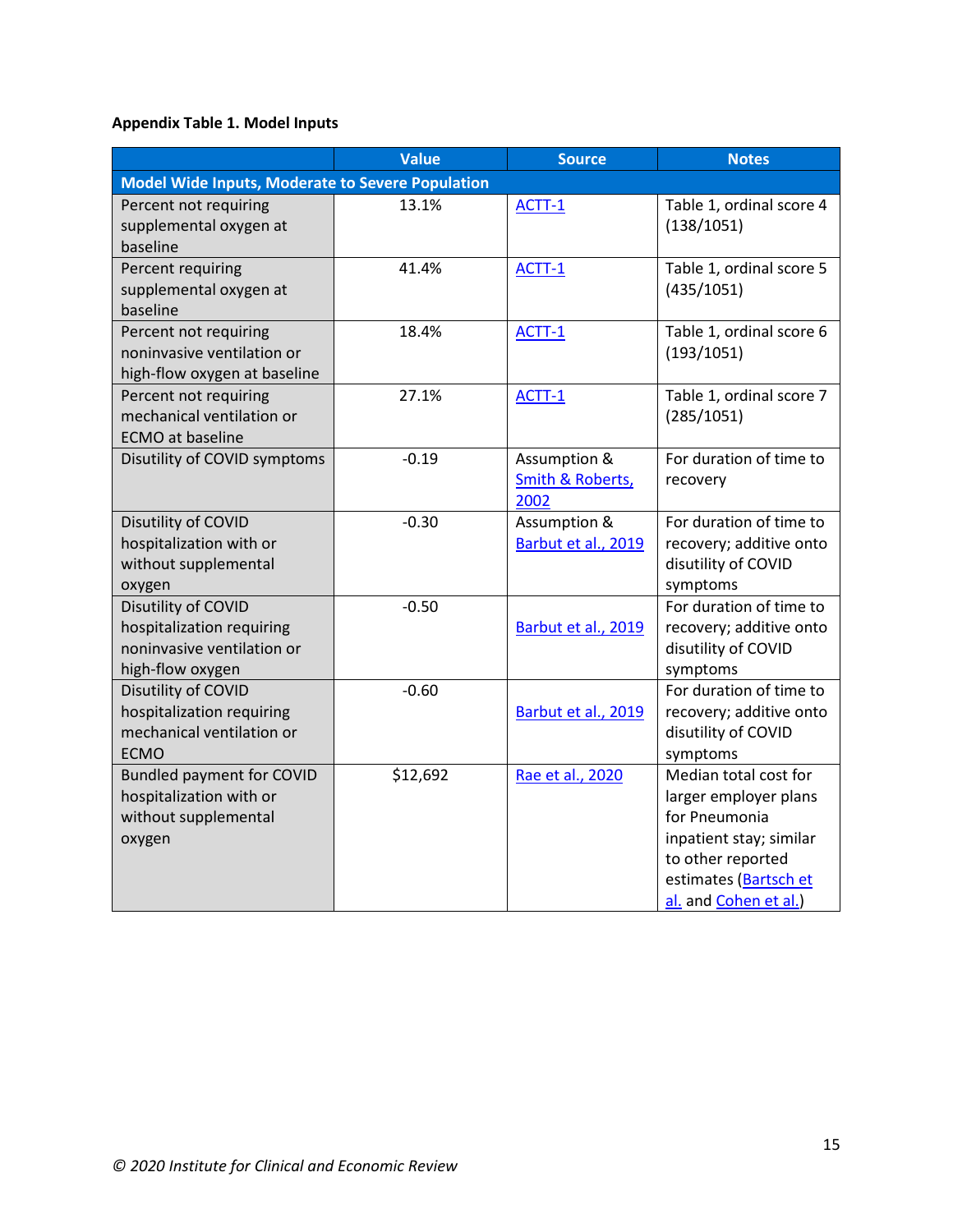| <b>Bundled payment for COVID</b><br>hospitalization requiring<br>noninvasive ventilation or<br>high-flow oxygen | \$34,223                             | Rae et al., 2020                                                          | Median total cost for<br>larger employer plans<br>for Respiratory system<br>diagnosis with<br>ventilator support for<br>less than 96 hours;<br>similar to other<br>reported estimates<br><b>Bartsch et al.</b> and<br>Cohen et al.)                                               |
|-----------------------------------------------------------------------------------------------------------------|--------------------------------------|---------------------------------------------------------------------------|-----------------------------------------------------------------------------------------------------------------------------------------------------------------------------------------------------------------------------------------------------------------------------------|
| <b>Bundled payment for COVID</b><br>hospitalization requiring<br>mechanical ventilation or<br><b>ECMO</b>       | \$61,169                             | Rae et al., 2020                                                          | Average of the median<br>total cost for larger<br>employer plans for<br>Respiratory system<br>diagnosis with<br>ventilator support for<br>less than 96 hours and<br>for 96 hours or more;<br>similar to other<br>reported estimates<br><b>Bartsch et al.</b> and<br>Cohen et al.) |
| Average age of population at<br>hospital admission                                                              | 58.9                                 | ACTT-1                                                                    |                                                                                                                                                                                                                                                                                   |
| Average age of population<br>that died during<br>hospitalization                                                | 71.6                                 | US epidemiological<br>evidence adjusted<br>to <b>ACTT-1</b><br>population | Adjustment for trial<br>population was<br>conducted to estimate<br>average age at death<br>given average age at<br>hospitalization was less<br>than average age of<br>hospitalization in CDC<br>estimates                                                                         |
| Age-based utility                                                                                               | Alpha = $0.9442$<br>$Beta = -0.0027$ | <b>Sullivan &amp;</b><br>Ghushchyan, 2006                                 | We fit a linear function<br>(y=alpha+beta*(age))<br>to age-adjusted utility<br>for the US adult<br>population to smooth<br>utility by age and allow<br>for more precision on<br>utility; starting age of<br>distribution was 18<br>years                                          |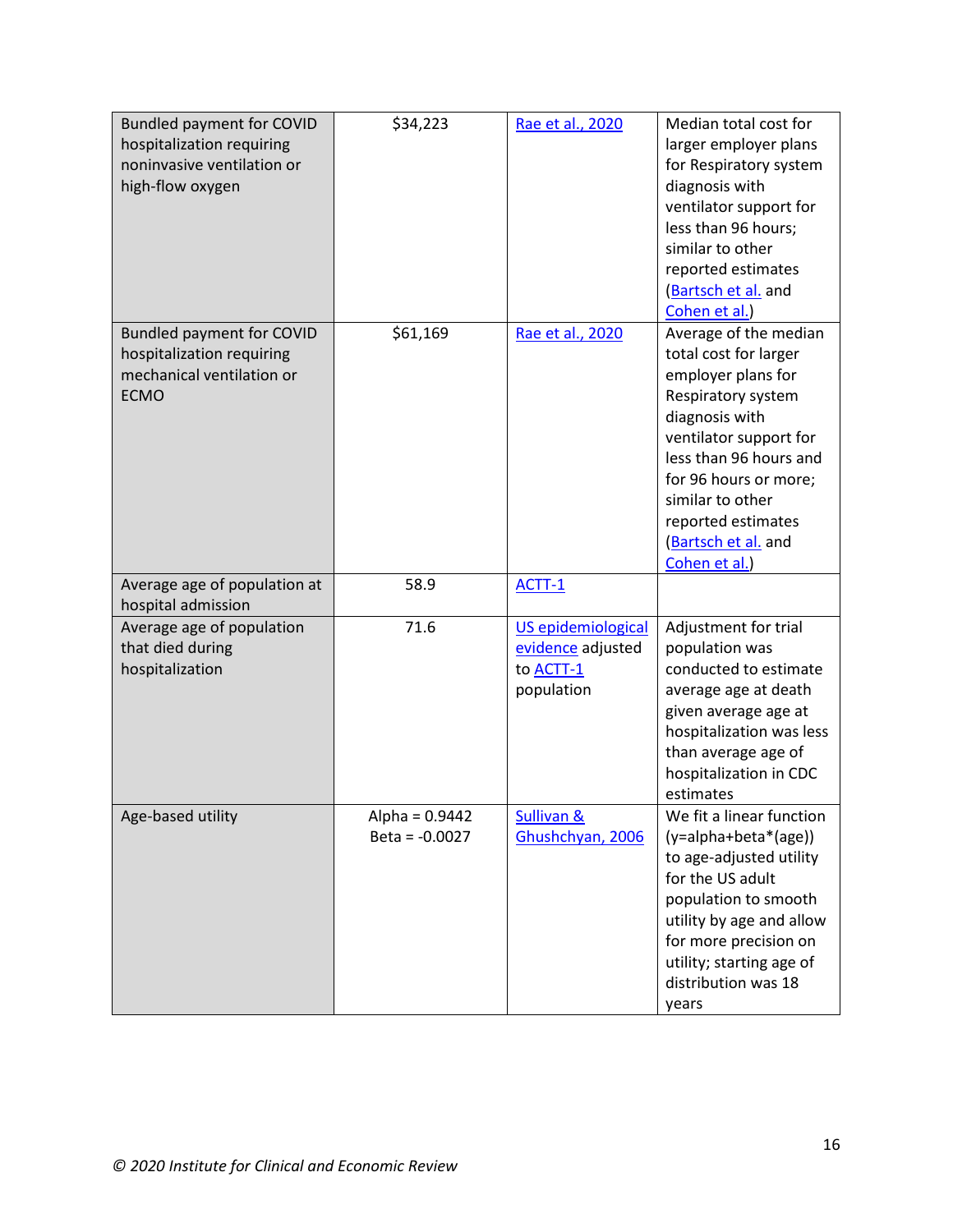| Age-based future healthcare                                            | Alpha = $4,045.2$                    | <b>Health</b>      | We fit an exponential   |  |
|------------------------------------------------------------------------|--------------------------------------|--------------------|-------------------------|--|
| costs                                                                  | $Beta = 0.0285$                      | expenditures by    | function                |  |
|                                                                        |                                      | age and gender     | (y=alpha*e^(beta*age))  |  |
|                                                                        |                                      |                    | for age-adjusted health |  |
|                                                                        |                                      |                    | care costs for the US   |  |
|                                                                        |                                      |                    | adult population to     |  |
|                                                                        |                                      |                    | smooth costs by age     |  |
|                                                                        |                                      |                    | and allow for more      |  |
|                                                                        |                                      |                    | precision on costs;     |  |
|                                                                        |                                      |                    | starting age of         |  |
|                                                                        |                                      |                    | distribution was 18     |  |
|                                                                        |                                      |                    | years                   |  |
| Age-based mortality                                                    | Intercept = $-3*10^{-5}$             | All-cause age- and | We fit a 5th order      |  |
|                                                                        | $1^{st}$ order = $5*10^{-5}$         | sex-adjusted       | polynomial              |  |
|                                                                        | $2^{nd}$ order = -8*10 <sup>-6</sup> | mortality          | (y=intercept +1st       |  |
|                                                                        | $3^{rd}$ order = $4*10^{-7}$         |                    | order*age+2nd           |  |
|                                                                        | $4^{th}$ order = $-8*10^{-9}$        |                    | order*age^2 + 3rd       |  |
|                                                                        | $5^{th}$ order = $6*10^{-11}$        |                    | order*age^3 + 4th       |  |
|                                                                        |                                      |                    | order*age^4 + 5th       |  |
|                                                                        |                                      |                    | order*age^5) to age-    |  |
|                                                                        |                                      |                    | and sex-adjusted        |  |
|                                                                        |                                      |                    | mortality for the US    |  |
|                                                                        |                                      |                    | adult population to     |  |
|                                                                        |                                      |                    | smooth mortality by     |  |
|                                                                        |                                      |                    | age and allow for more  |  |
|                                                                        |                                      |                    | precision on mortality; |  |
|                                                                        |                                      |                    | starting age of         |  |
|                                                                        |                                      |                    | distribution was 18     |  |
|                                                                        |                                      |                    | years                   |  |
| Average general US                                                     | 0.851                                | Pickard AS et al., | For generating evLYG    |  |
| population utility                                                     |                                      | 2019               | outputs                 |  |
| <b>Standard of Care-Specific Inputs, Moderate to Severe Population</b> |                                      |                    |                         |  |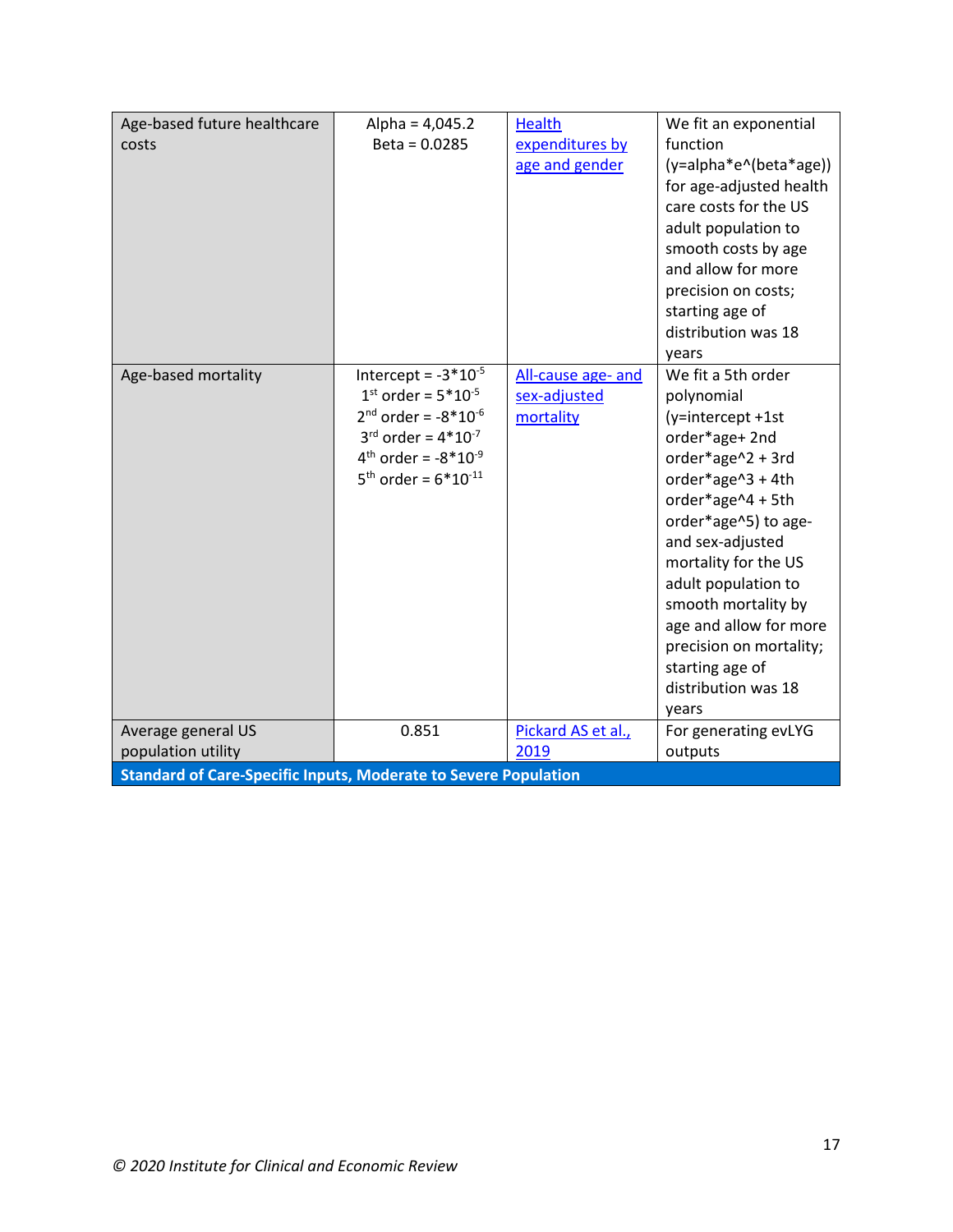| Probability of COVID-19 | 4.9% | ACTT-1 and      | Mortality probability    |
|-------------------------|------|-----------------|--------------------------|
| death if not requiring  |      | <b>RECOVERY</b> | for ordinal score 4 at   |
| supplemental oxygen at  |      |                 | baseline over the entire |
| baseline                |      |                 | ACTT-1 study period      |
|                         |      |                 | was 4.8%. Mortality      |
|                         |      |                 | probability was then     |
|                         |      |                 | multiplied by an         |
|                         |      |                 | adjustment factor so     |
|                         |      |                 | the sum product of the   |
|                         |      |                 |                          |
|                         |      |                 | mortality from the four  |
|                         |      |                 | ordinal scores equated   |
|                         |      |                 | to 15.2%, which was      |
|                         |      |                 | the overall standard of  |
|                         |      |                 | care mortality reported  |
|                         |      |                 | in ACTT-1.               |
|                         |      |                 | Dexamethasone was        |
|                         |      |                 | not used in this sub-    |
|                         |      |                 | population as per the    |
|                         |      |                 | <b>WHO clinical care</b> |
|                         |      |                 | guidance, so no          |
|                         |      |                 | adjustments for          |
|                         |      |                 | dexamethasone use        |
|                         |      |                 | were included.           |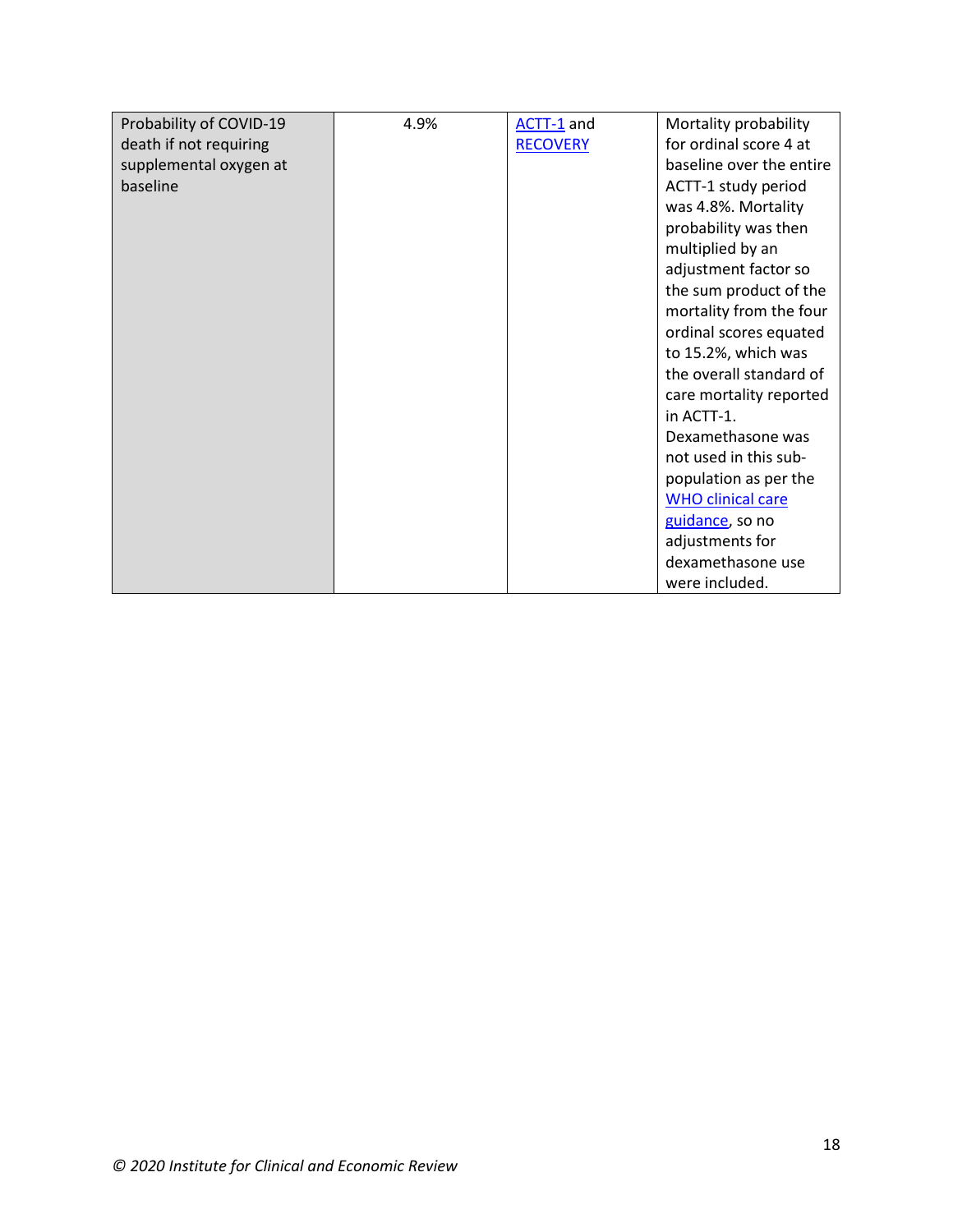| Probability of COVID-19 | 10.6% | ACTT-1 and      | Mortality probability    |
|-------------------------|-------|-----------------|--------------------------|
| death if requiring      |       | <b>RECOVERY</b> | for ordinal score 5 at   |
| supplemental oxygen at  |       |                 | baseline over the entire |
| baseline                |       |                 | ACTT-1 study period      |
|                         |       |                 | was 12.7%. Mortality     |
|                         |       |                 | probability was then     |
|                         |       |                 | multiplied by an         |
|                         |       |                 | adjustment factor so     |
|                         |       |                 | the sum product of the   |
|                         |       |                 | mortality from the four  |
|                         |       |                 | ordinal scores equated   |
|                         |       |                 | to 15.2%, which was      |
|                         |       |                 | the overall standard of  |
|                         |       |                 | care mortality reported  |
|                         |       |                 | in the trial. To adjust  |
|                         |       |                 | the mortality given      |
|                         |       |                 | dexamethasone was        |
|                         |       |                 | used in the standard of  |
|                         |       |                 | care, the mortality was  |
|                         |       |                 | multiplied by the        |
|                         |       |                 | dexamethasone            |
|                         |       |                 | mortality rate ratio for |
|                         |       |                 | individuals on oxygen    |
|                         |       |                 | without invasive         |
|                         |       |                 | mechanical ventilation   |
|                         |       |                 | $(0.82)$ .               |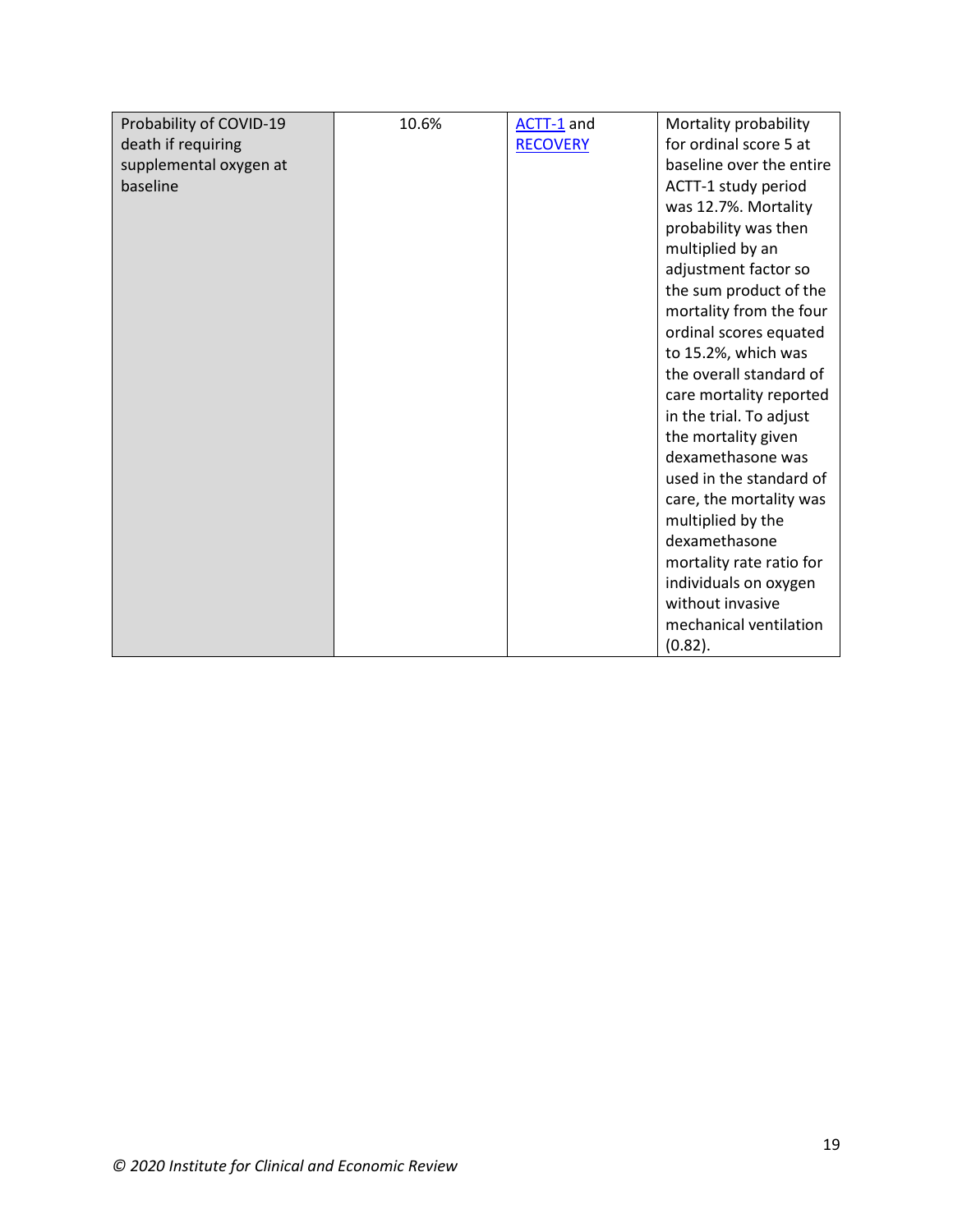| Probability of COVID-19      | 17.1% | ACTT-1 and      | Mortality probability    |
|------------------------------|-------|-----------------|--------------------------|
| death if requiring           |       | <b>RECOVERY</b> | for ordinal score 6 at   |
| noninvasive ventilation or   |       |                 | baseline over the entire |
| high-flow oxygen at baseline |       |                 | ACTT-1 study period      |
|                              |       |                 | was 20.4%. Mortality     |
|                              |       |                 | probability was then     |
|                              |       |                 | multiplied by an         |
|                              |       |                 | adjustment factor so     |
|                              |       |                 | the sum product of the   |
|                              |       |                 | mortality from the four  |
|                              |       |                 | ordinal scores equated   |
|                              |       |                 | to 15.2%, which was      |
|                              |       |                 | the overall standard of  |
|                              |       |                 | care mortality reported  |
|                              |       |                 | in the trial. To adjust  |
|                              |       |                 | the mortality given      |
|                              |       |                 | dexamethasone was        |
|                              |       |                 | used in the standard of  |
|                              |       |                 | care, the mortality was  |
|                              |       |                 | multiplied by the        |
|                              |       |                 | dexamethasone            |
|                              |       |                 | mortality rate ratio for |
|                              |       |                 | individuals on oxygen    |
|                              |       |                 | without invasive         |
|                              |       |                 | mechanical ventilation   |
|                              |       |                 | $(0.82)$ .               |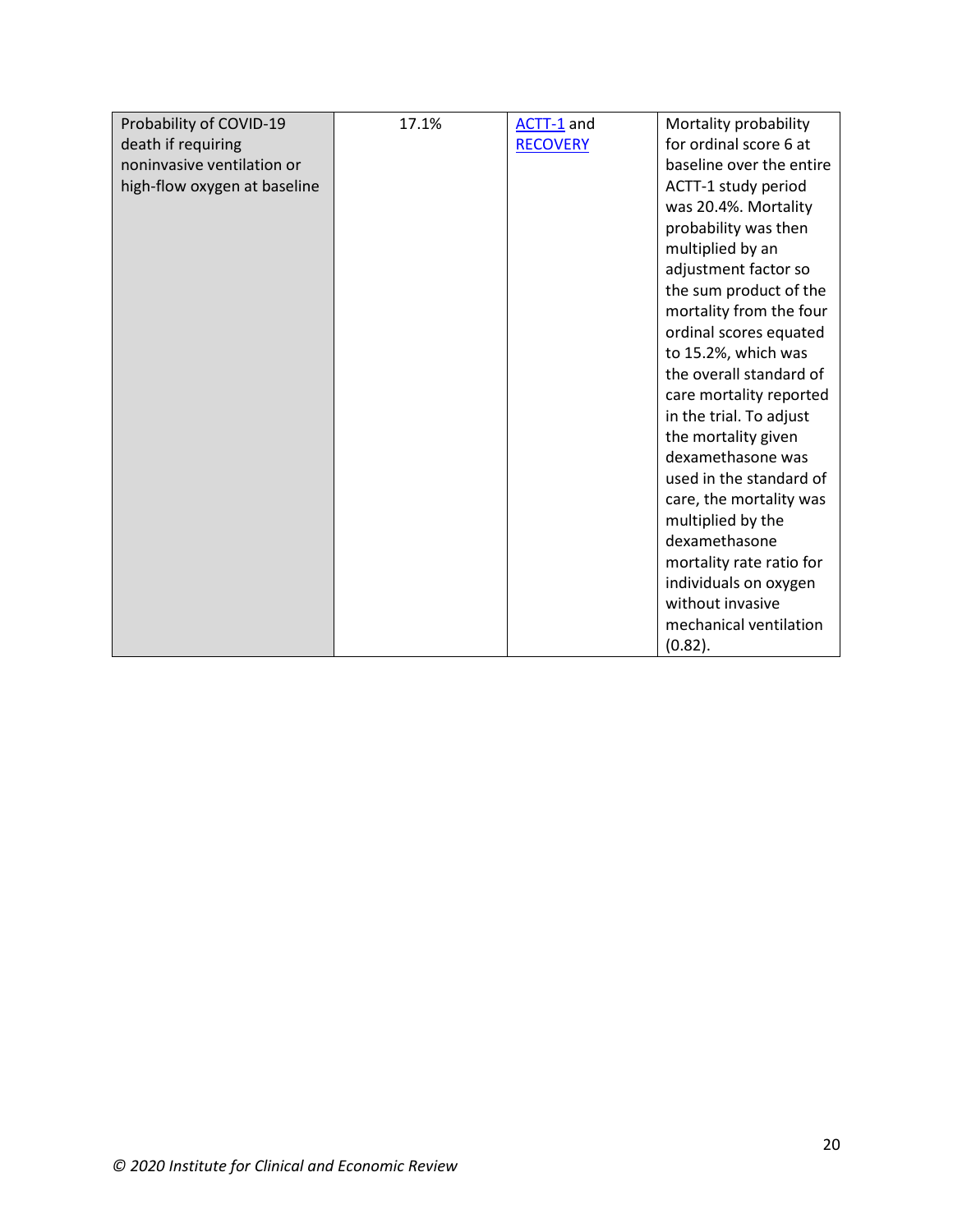| Probability of COVID-19       | 12.6% | ACTT-1 and      | Mortality probability    |
|-------------------------------|-------|-----------------|--------------------------|
| death if requiring mechanical |       | <b>RECOVERY</b> | for ordinal score 7 at   |
| ventilation or ECMO at        |       |                 | baseline over the entire |
| baseline                      |       |                 | ACTT-1 study period      |
|                               |       |                 | was 19.3%. Mortality     |
|                               |       |                 | probability was then     |
|                               |       |                 | multiplied by an         |
|                               |       |                 | adjustment factor so     |
|                               |       |                 | the sum product of the   |
|                               |       |                 | mortality from the four  |
|                               |       |                 | ordinal scores equated   |
|                               |       |                 | to 15.2%, which was      |
|                               |       |                 | the overall standard of  |
|                               |       |                 | care mortality reported  |
|                               |       |                 | in the trial. To adjust  |
|                               |       |                 | the mortality given      |
|                               |       |                 | dexamethasone was        |
|                               |       |                 | used in the standard of  |
|                               |       |                 | care, the mortality was  |
|                               |       |                 | multiplied by the        |
|                               |       |                 | dexamethasone            |
|                               |       |                 | mortality rate ratio for |
|                               |       |                 | individuals on invasive  |
|                               |       |                 | mechanical ventilation   |
|                               |       |                 | (0.64).                  |
| Time to recovery (days)       | 5.7   | ACTT-1          | Table 2, ordinal score 4 |
| given no supplemental         |       |                 | multiplied by an         |
| oxygen at baseline            |       |                 | adjustment factor so     |
|                               |       |                 | the sum product of the   |
|                               |       |                 | four ordinal scores      |
|                               |       |                 | equated to 15, which     |
|                               |       |                 | was the overall time to  |
|                               |       |                 | recovery reported in     |
|                               |       |                 | the trial                |
| Time to recovery (days)       | 8.6   | ACTT-1          | Table 2, ordinal score 5 |
| given supplemental oxygen     |       |                 | multiplied by an         |
| at baseline                   |       |                 | adjustment factor so     |
|                               |       |                 | the sum product of the   |
|                               |       |                 | four ordinal scores      |
|                               |       |                 | equated to 15, which     |
|                               |       |                 | was the overall time to  |
|                               |       |                 | recovery reported in     |
|                               |       |                 | the trial                |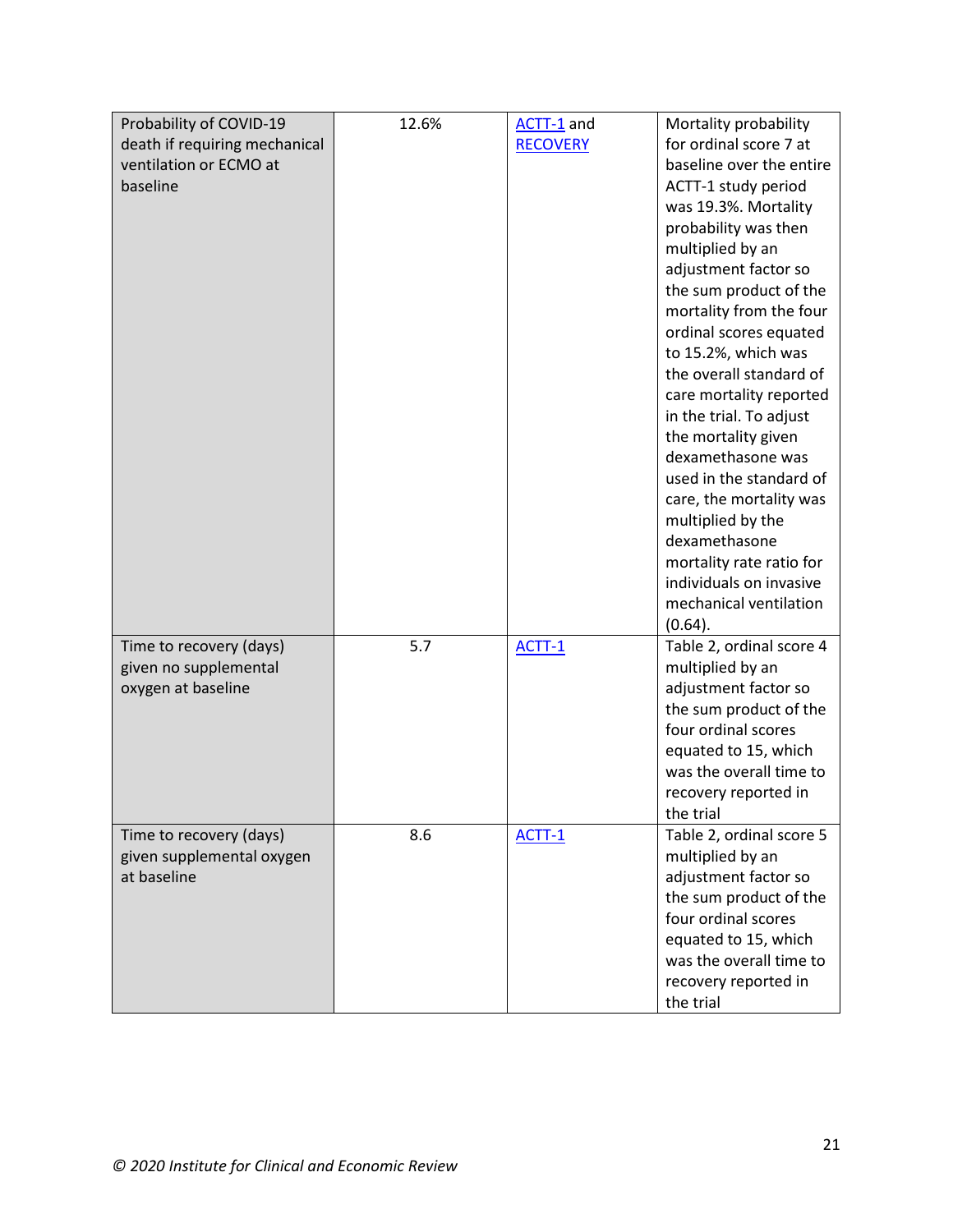| Time to recovery (days)<br>given noninvasive ventilation<br>or high-flow oxygen at<br>baseline                 | 19.0    | ACTT-1  | Table 2, ordinal score 6<br>multiplied by an<br>adjustment factor so<br>the sum product of the<br>four ordinal scores<br>equated to 15, which<br>was the overall time to<br>recovery reported in<br>the trial |
|----------------------------------------------------------------------------------------------------------------|---------|---------|---------------------------------------------------------------------------------------------------------------------------------------------------------------------------------------------------------------|
| Time to recovery (days)<br>given mechanical ventilation<br>or ECMO at baseline                                 | 26.6    | ACTT-1  | Table 2, ordinal score 7<br>multiplied by an<br>adjustment factor so<br>the sum product of the<br>four ordinal scores<br>equated to 15, which<br>was the overall time to<br>recovery reported in<br>the trial |
| Percent never requiring<br>supplemental oxygen                                                                 | 6.8%    | ACTT-1  | Table S3                                                                                                                                                                                                      |
| Percent requiring<br>supplemental oxygen as<br>highest level of respiratory<br>support                         | 28.7%   | ACTT-1  | Table S3                                                                                                                                                                                                      |
| Percent requiring<br>noninvasive ventilation or<br>high-flow oxygen as highest<br>level of respiratory support | 19.0%   | ACTT-1  | Table S3                                                                                                                                                                                                      |
| Percent requiring mechanical<br>ventilation or ECMO as<br>highest level of respiratory<br>support              | 45.5%   | ACTT-1  | Table S3                                                                                                                                                                                                      |
| Treatment course price for<br>standard of care                                                                 | \$14.87 | Redbook | <b>Wholesale Acquisition</b><br>Cost (WAC) for a 10-<br>day course of once-<br>daily dexamethasone<br>(6mg tablet); given to<br>ordinal score 5 or<br>higher in both<br>treatment arms                        |
| Duration of hospitalization<br><b>Remdesivir-Specific Inputs, Moderate to Severe Population</b>                | 17 days | ACTT-1  | Only used in scenario<br>analysis that examined<br>if hospitalizations were<br>reimbursed per day                                                                                                             |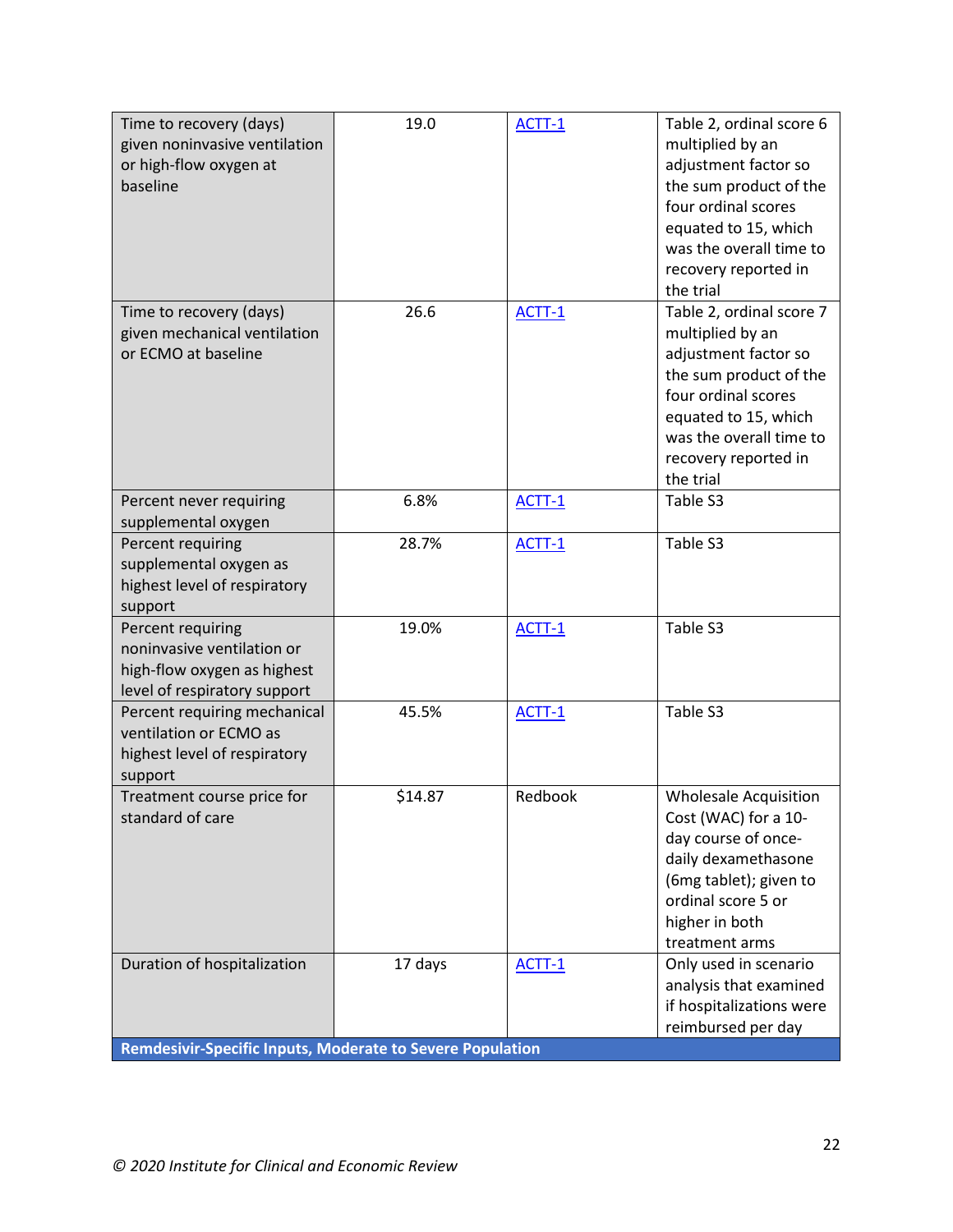| Adjusted mortality hazard     | No Survival Benefit:     | <b>SOLIDARITY</b> | Applied to mortality     |
|-------------------------------|--------------------------|-------------------|--------------------------|
| ratio                         | 1.0                      |                   | from standard of care;   |
|                               | <b>Survival Benefit:</b> |                   | 0.91 hazard ratio is     |
|                               | 0.91                     |                   | estimated from the       |
|                               |                          |                   | meta-analysis reported   |
|                               |                          |                   | in Figure 4              |
| Adjusted rate ratio for time  | 1.26                     | ACTT-1            | Applied to standard-of-  |
| to recovery                   |                          |                   | care overall time to     |
|                               |                          |                   | recovery to estimate     |
|                               |                          |                   | remdesivir overall time  |
|                               |                          |                   | to recovery              |
| Time to recovery (days)       | 3.7                      | ACTT-1            | Table 2, ordinal score 4 |
| given no supplemental         |                          |                   | multiplied by an         |
| oxygen at baseline            |                          |                   | adjustment factor so     |
|                               |                          |                   | the sum product of the   |
|                               |                          |                   | four ordinal scores      |
|                               |                          |                   | equated to 11.9, which   |
|                               |                          |                   | was the overall time to  |
|                               |                          |                   | recovery for standard    |
|                               |                          |                   | of care divided by the   |
|                               |                          |                   | adjusted overall rate    |
|                               |                          |                   | ratio (15/1.26)          |
| Time to recovery (days)       | 5.2                      | ACTT-1            | Table 2, ordinal score 5 |
| given supplemental oxygen     |                          |                   | multiplied by an         |
| at baseline                   |                          |                   | adjustment factor so     |
|                               |                          |                   | the sum product of the   |
|                               |                          |                   | four ordinal scores      |
|                               |                          |                   | equated to 11.9, which   |
|                               |                          |                   | was the overall time to  |
|                               |                          |                   | recovery for standard    |
|                               |                          |                   | of care divided by the   |
|                               |                          |                   | adjusted overall rate    |
|                               |                          |                   | ratio (15/1.26)          |
| Time to recovery (days)       | 11.1                     | ACTT-1            | Table 2, ordinal score 6 |
| given noninvasive ventilation |                          |                   | multiplied by an         |
| or high-flow oxygen at        |                          |                   | adjustment factor so     |
| baseline                      |                          |                   | the sum product of the   |
|                               |                          |                   | four ordinal scores      |
|                               |                          |                   | equated to 11.9, which   |
|                               |                          |                   | was the overall time to  |
|                               |                          |                   | recovery for standard    |
|                               |                          |                   | of care divided by the   |
|                               |                          |                   | adjusted overall rate    |
|                               |                          |                   | ratio (15/1.26)          |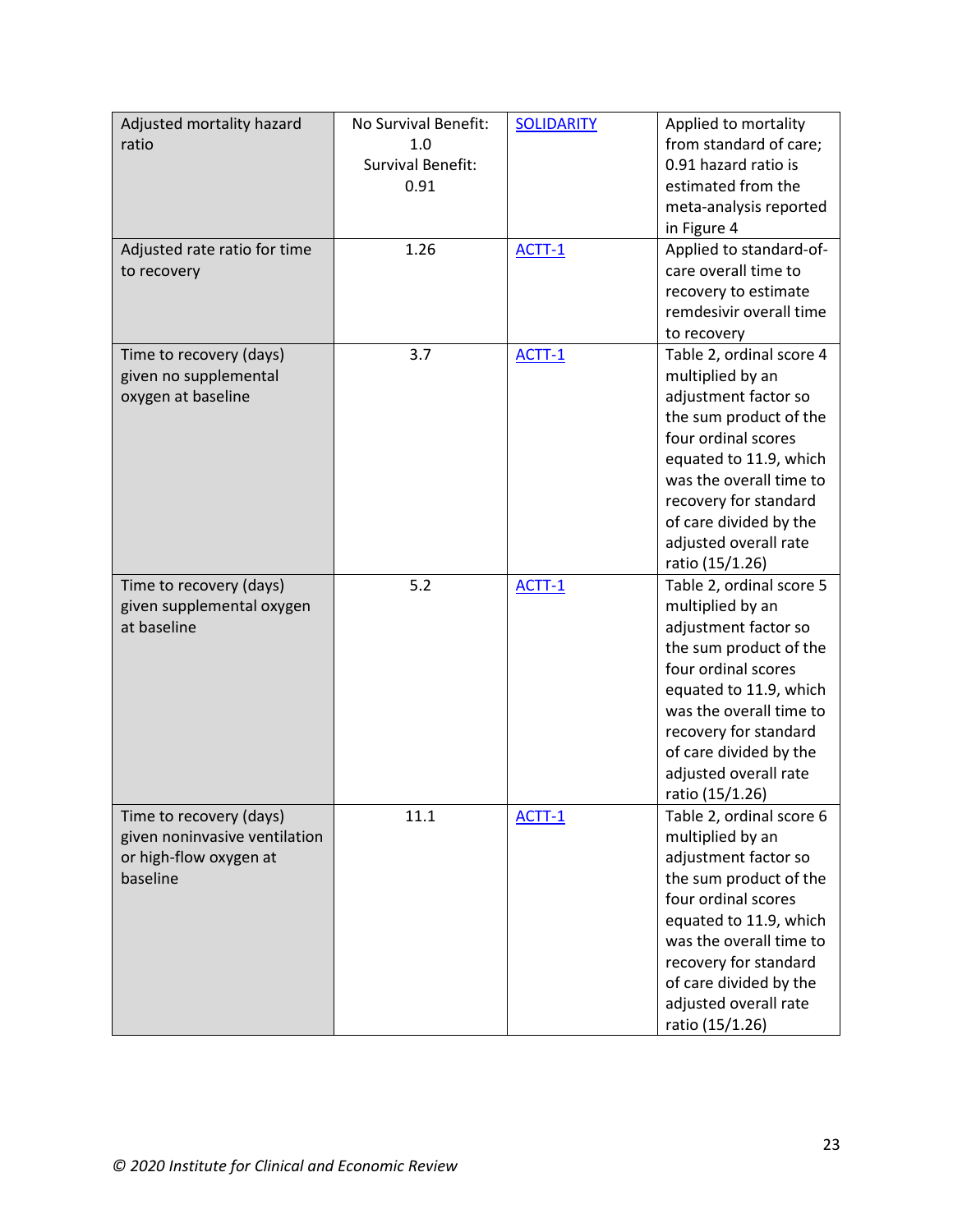| Time to recovery (days)<br>given mechanical ventilation<br>or ECMO at baseline         | 26.6  | ACTT-1                            | Equivalent to standard<br>of care time to<br>recovery for ordinal<br>score 7 given a rate<br>ratio not greater than 1                                                                                                                                                          |
|----------------------------------------------------------------------------------------|-------|-----------------------------------|--------------------------------------------------------------------------------------------------------------------------------------------------------------------------------------------------------------------------------------------------------------------------------|
| Probability of discontinuing<br>remdesivir treatment                                   | 9.8%  | ACTT-1                            | (52/531), converted to<br>$\%$                                                                                                                                                                                                                                                 |
| Percent of treatment<br>regimen completed given<br>discontinuation                     | 50%   | <b>Gilead active arm</b><br>study |                                                                                                                                                                                                                                                                                |
| Percent never requiring<br>supplemental oxygen                                         | 7.1%  | ACTT-1                            | The standard of care<br>percent plus the<br>percent of individuals<br>who did not progress<br>to noninvasive<br>ventilation, high-flow<br>oxygen, mechanical<br>ventilation, or ECMO<br>given remdesivir<br>treatment based on<br>transitions reported in<br>Table 2 of ACTT-1 |
| Percent requiring<br>supplemental oxygen as<br>highest level of respiratory<br>support | 33.2% | ACTT-1                            | The standard of care<br>percent plus the<br>percent of individuals<br>who did not progress<br>to noninvasive<br>ventilation, high-flow<br>oxygen, mechanical<br>ventilation, or ECMO<br>given remdesivir<br>treatment based on<br>transitions reported in<br>Table 2 of ACTT-1 |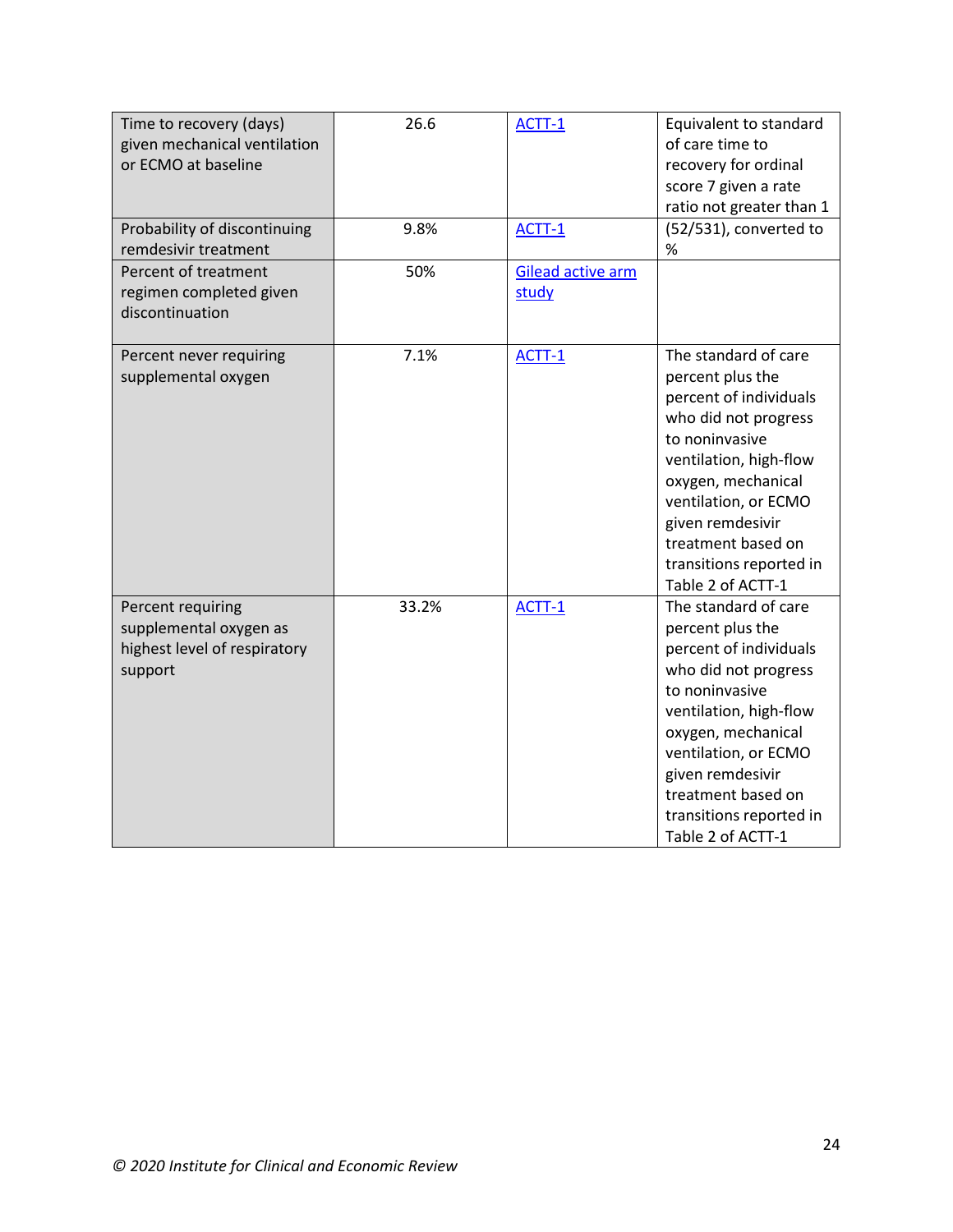| Percent requiring            | 18.4% | ACTT-1          | Reduced probability of   |
|------------------------------|-------|-----------------|--------------------------|
| noninvasive ventilation or   |       |                 | progression to           |
| high-flow oxygen as highest  |       |                 | noninvasive ventilation  |
| level of respiratory support |       |                 | or high-flow oxygen      |
|                              |       |                 | from a lower ordinal     |
|                              |       |                 | score by 7% (ACTT-1),    |
|                              |       |                 | plus the percent of      |
|                              |       |                 | individuals who did not  |
|                              |       |                 | progress to mechanical   |
|                              |       |                 | ventilation or ECMO      |
|                              |       |                 | given remdesivir         |
|                              |       |                 | treatment based on       |
|                              |       |                 | transitions reported in  |
|                              |       |                 | Table 2 of ACTT-1        |
| Percent requiring mechanical | 41.3% | ACTT-1 and      | Reduced probability of   |
| ventilation or ECMO as       |       | <b>RECOVERY</b> | progression to           |
| highest level of respiratory |       |                 | mechanical ventilation   |
| support                      |       |                 | from a non-              |
|                              |       |                 | mechanically ventilated  |
|                              |       |                 | state by 10% (ACTT-1)    |
|                              |       |                 | after reducing the       |
|                              |       |                 | individuals eligible for |
|                              |       |                 | progression to a non-    |
|                              |       |                 | mechanically ventilated  |
|                              |       |                 | state by the benefits    |
|                              |       |                 | reported for             |
|                              |       |                 | dexamethasone using a    |
|                              |       |                 | risk ratio of 0.77       |
|                              |       |                 | (RECOVERY). The          |
|                              |       |                 | difference in percent of |
|                              |       |                 | the cohort at this       |
|                              |       |                 | ordinal score between    |
|                              |       |                 | the intervention and     |
|                              |       |                 | standard of care arms    |
|                              |       |                 | was allocated to the     |
|                              |       |                 | three lower ordinal      |
|                              |       |                 | scores based on          |
|                              |       |                 | transitions reported in  |
|                              |       |                 | table 2 of ACTT-1        |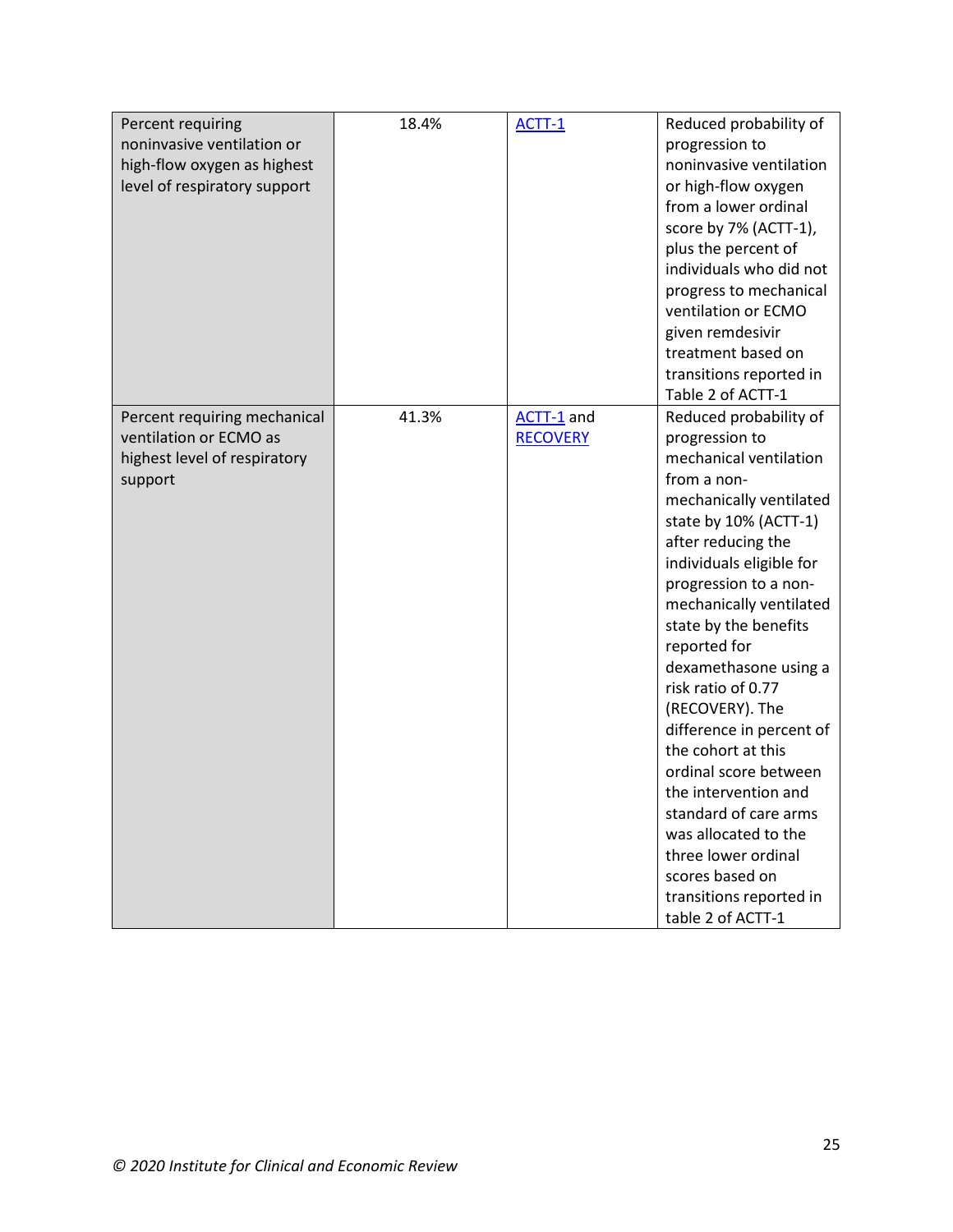| Price per vial                                                                                  | \$520/vial for private | <b>Gilead press</b> | Assumed pricing based     |
|-------------------------------------------------------------------------------------------------|------------------------|---------------------|---------------------------|
|                                                                                                 | payers                 | release             | on private payers in the  |
|                                                                                                 |                        |                     | analysis given the        |
|                                                                                                 |                        |                     | government-sponsored      |
|                                                                                                 |                        |                     | price is only for those   |
|                                                                                                 |                        |                     | government payers         |
|                                                                                                 |                        |                     | who directly purchase     |
|                                                                                                 |                        |                     | remdesivir from the       |
|                                                                                                 |                        |                     | manufacturer, which       |
|                                                                                                 |                        |                     | represents a minority     |
|                                                                                                 |                        |                     | of government-            |
|                                                                                                 |                        |                     | sponsored payers in       |
|                                                                                                 |                        |                     | the United States.        |
|                                                                                                 |                        |                     | Patients not receiving    |
|                                                                                                 |                        |                     | mechanical ventilation    |
|                                                                                                 |                        |                     | or ECMO received 6        |
|                                                                                                 |                        |                     | vials; patients receiving |
|                                                                                                 |                        |                     | mechanical ventilation    |
|                                                                                                 |                        |                     | or ECMP received 11       |
|                                                                                                 |                        |                     | vials based on FDA        |
|                                                                                                 |                        |                     | package insert            |
| Absolute difference in                                                                          | -5 days                | ACTT-1              | Only used in scenario     |
| duration of hospitalization                                                                     |                        |                     | analysis that examined    |
| with use of remdesivir                                                                          |                        |                     | if hospitalizations were  |
|                                                                                                 |                        |                     | reimbursed per day        |
| Model Wide Inputs, Mild Population (all other model-wide inputs same as moderate to severe      |                        |                     |                           |
| population)                                                                                     |                        |                     |                           |
| Percent not requiring                                                                           | 82.3%                  | NCT04292730         | Table 1 (ordinal scores   |
| supplemental oxygen at                                                                          |                        |                     | 5 and 6) for 5-day        |
| baseline                                                                                        |                        |                     | remdesivir and            |
|                                                                                                 |                        |                     | standard of care          |
| Percent requiring                                                                               | 16.6%                  | NCT04292730         | Table 1 (ordinal score    |
| supplemental oxygen at                                                                          |                        |                     | 4) for 5-day remdesivir   |
| baseline                                                                                        |                        |                     | and standard of care      |
| Percent not requiring                                                                           | 1%                     | NCT04292730         | Table 1 (ordinal score    |
| noninvasive ventilation or                                                                      |                        |                     | 3) for 5-day remdesivir   |
| high-flow oxygen at baseline                                                                    |                        |                     | and standard of care      |
| Percent not requiring                                                                           | 0%                     | NCT04292730         | Table 1 (ordinal score    |
| mechanical ventilation or                                                                       |                        |                     | 2) for 5-day remdesivir   |
| <b>ECMO</b> at baseline                                                                         |                        |                     | and standard of care      |
| Average age of population at                                                                    | 57                     | NCT04292730         |                           |
| hospital admission                                                                              |                        |                     |                           |
| Standard of Care-Specific Inputs, Mild Population (all other model-wide inputs same as moderate |                        |                     |                           |
| to severe population)                                                                           |                        |                     |                           |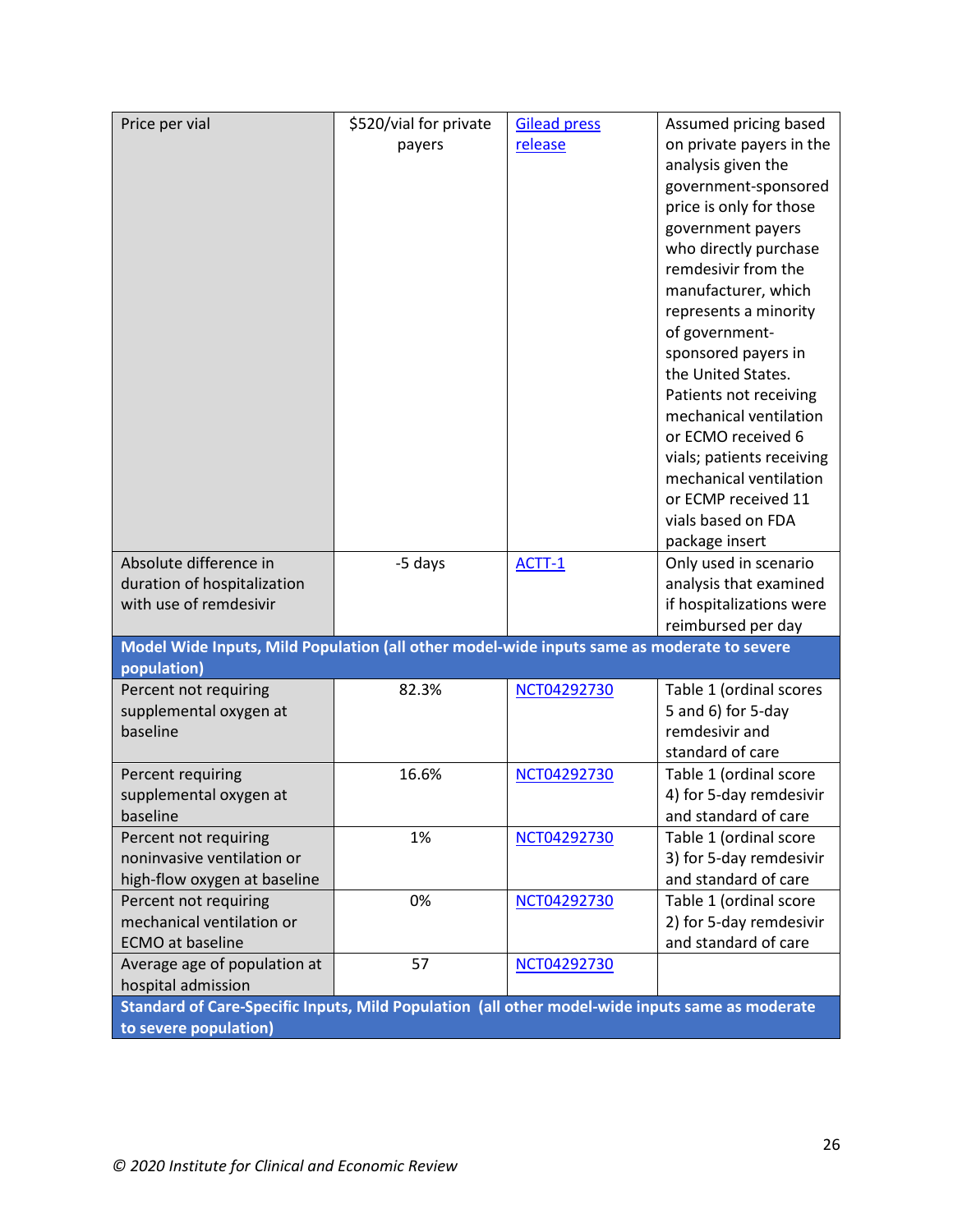| Probability of COVID-19       | 1.7% | NCT04292730,      | Calibrated the               |
|-------------------------------|------|-------------------|------------------------------|
| death if not requiring        |      | ACTT-1, and       | moderate/severe value        |
| supplemental oxygen at        |      | <b>SOLIDARITY</b> | so the overall mortality     |
| baseline                      |      |                   | for standard of care         |
|                               |      |                   | was 2.2%, which was          |
|                               |      |                   | the average mortality        |
|                               |      |                   | observed among the           |
|                               |      |                   | three published studies      |
|                               |      |                   | examining this mild          |
|                               |      |                   | population                   |
| Probability of COVID-19       | 4.5% | NCT04292730,      | Calibrated the               |
| death if requiring            |      | ACTT-1, and       | moderate/severe value        |
| supplemental oxygen at        |      | <b>SOLIDARITY</b> | so the overall mortality     |
| baseline                      |      |                   | for standard of care         |
|                               |      |                   | was 2.2%, which was          |
|                               |      |                   | the average mortality        |
|                               |      |                   | observed among the           |
|                               |      |                   | three published studies      |
|                               |      |                   | examining this mild          |
|                               |      |                   |                              |
|                               | 7.2% |                   | population<br>Calibrated the |
| Probability of COVID-19       |      | NCT04292730,      |                              |
| death if requiring            |      | ACTT-1, and       | moderate/severe value        |
| noninvasive ventilation or    |      | <b>SOLIDARITY</b> | so the overall mortality     |
| high-flow oxygen at baseline  |      |                   | for standard of care         |
|                               |      |                   | was 2.2%, which was          |
|                               |      |                   | the average mortality        |
|                               |      |                   | observed among the           |
|                               |      |                   | three published studies      |
|                               |      |                   | examining this mild          |
|                               |      |                   | population                   |
| Probability of COVID-19       | 6.8% | NCT04292730,      | Calibrated the               |
| death if requiring mechanical |      | ACTT-1, and       | moderate/severe value        |
| ventilation or ECMO at        |      | <b>SOLIDARITY</b> | so the overall mortality     |
| baseline                      |      |                   | for standard of care         |
|                               |      |                   | was 2.2%, which was          |
|                               |      |                   | the average mortality        |
|                               |      |                   | observed among the           |
|                               |      |                   | three published studies      |
|                               |      |                   | examining this mild          |
|                               |      |                   | population                   |
| Time to recovery (days)       | 6.3  | NCT04292730 and   | Calibrated the               |
| given no supplemental         |      | ACTT-1            | moderate/severe value        |
| oxygen at baseline            |      |                   | so the overall time to       |
|                               |      |                   | recovery for standard        |
|                               |      |                   | of care was 7 days,          |
|                               |      |                   | which was the recovery       |
|                               |      |                   | reported in the study.       |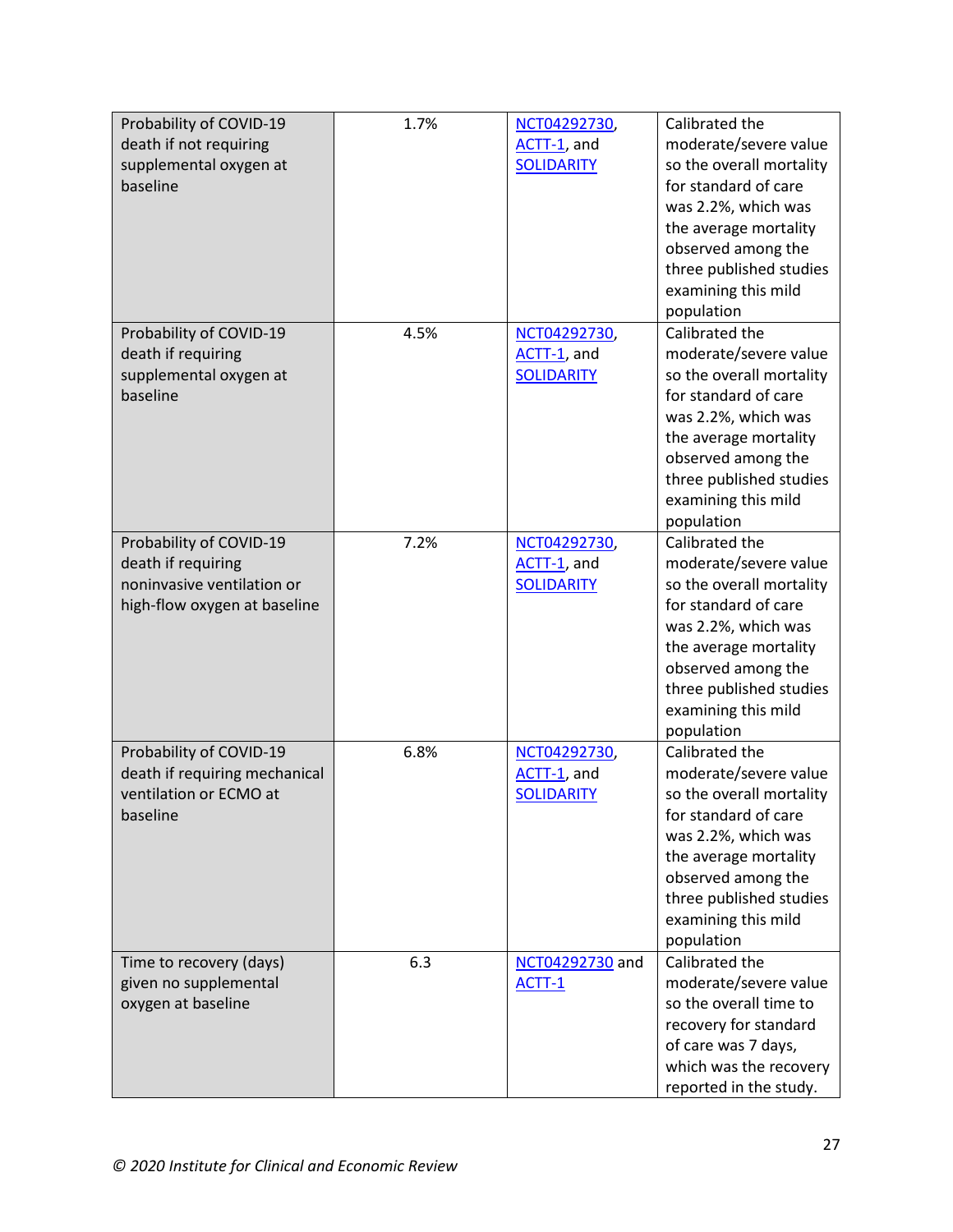| Time to recovery (days)                                                                      | 9.5              |                 | Calibrated the           |
|----------------------------------------------------------------------------------------------|------------------|-----------------|--------------------------|
| given supplemental oxygen                                                                    |                  |                 | moderate/severe value    |
| at baseline                                                                                  |                  |                 | so the overall time to   |
|                                                                                              |                  |                 | recovery for standard    |
|                                                                                              |                  |                 | of care was 7 days,      |
|                                                                                              |                  |                 | which was the recovery   |
|                                                                                              |                  |                 | reported in the study.   |
| Time to recovery (days)                                                                      | 21.1             | NCT04292730 and | Calibrated the           |
| given noninvasive ventilation                                                                |                  | ACTT-1          | moderate/severe value    |
| or high-flow oxygen at                                                                       |                  |                 | so the overall time to   |
| baseline                                                                                     |                  |                 | recovery for standard    |
|                                                                                              |                  |                 | of care was 7 days,      |
|                                                                                              |                  |                 | which was the recovery   |
|                                                                                              |                  |                 | reported in the study.   |
| Time to recovery (days)                                                                      | 29.5             | NCT04292730 and | Calibrated the           |
| given mechanical ventilation                                                                 |                  | ACTT-1          | moderate/severe value    |
| or ECMO at baseline                                                                          |                  |                 | so the overall time to   |
|                                                                                              |                  |                 | recovery for standard    |
|                                                                                              |                  |                 | of care was 7 days,      |
|                                                                                              |                  |                 | which was the recovery   |
|                                                                                              |                  |                 | reported in the study.   |
| Highest level of respiratory                                                                 | Same as baseline | NCT04292730     | No evidence to suggest   |
| support received                                                                             | values           |                 | differences in           |
|                                                                                              |                  |                 | progression to higher    |
|                                                                                              |                  |                 | levels of respiratory    |
|                                                                                              |                  |                 | support between          |
|                                                                                              |                  |                 | remdesivir and           |
|                                                                                              |                  |                 | standard of care in the  |
|                                                                                              |                  |                 | mild population          |
| Treatment course price for                                                                   | \$0              |                 | Corticosteroids are not  |
| standard of care                                                                             |                  |                 | currently                |
|                                                                                              |                  |                 | recommended for use      |
|                                                                                              |                  |                 | in the mild population,  |
|                                                                                              |                  |                 | thus no                  |
|                                                                                              |                  |                 | dexamethasone is         |
|                                                                                              |                  |                 | assumed for the mild     |
|                                                                                              |                  |                 | population               |
| Duration of hospitalization                                                                  | 7 days           | NCT04292730     | Assumed equivalent to    |
|                                                                                              |                  |                 | time to recovery; Only   |
|                                                                                              |                  |                 | used in scenario         |
|                                                                                              |                  |                 | analysis that examined   |
|                                                                                              |                  |                 | if hospitalizations were |
|                                                                                              |                  |                 | reimbursed per day       |
| Remdesivir-Specific Inputs, Mild Population (all other model-wide inputs same as moderate to |                  |                 |                          |
| severe population)                                                                           |                  |                 |                          |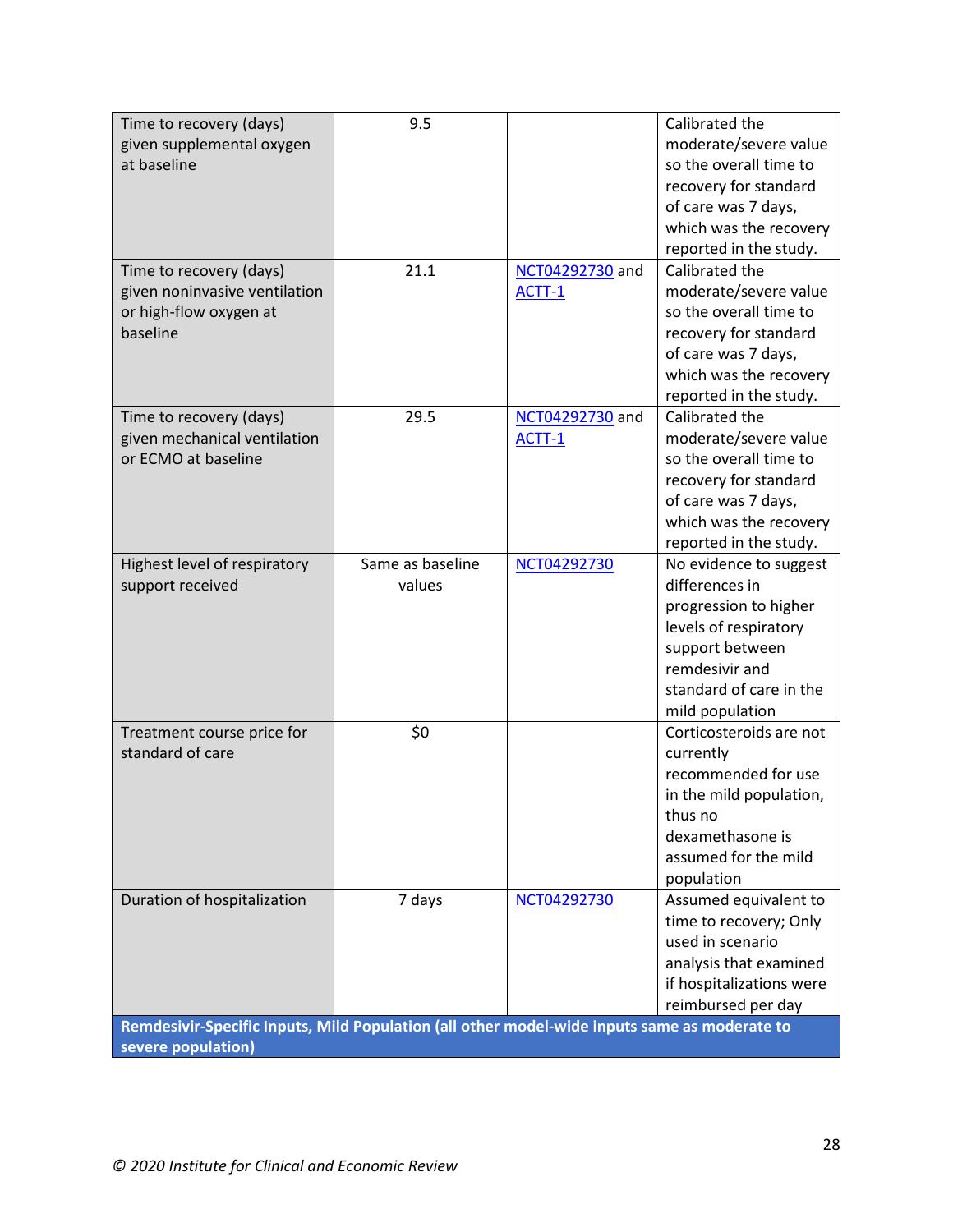| Rate ratio for time to<br>recovery                   | 1.18                     | NCT04292730       | Appendix eTable 3;<br>Applied to standard-of- |
|------------------------------------------------------|--------------------------|-------------------|-----------------------------------------------|
|                                                      |                          |                   | care overall time to                          |
|                                                      |                          |                   | recovery to estimate                          |
|                                                      |                          |                   | remdesivir overall time                       |
|                                                      |                          |                   | to recovery                                   |
| Time to recovery (days)                              | 5.4                      | NCT04292730 and   | Calibrated the                                |
| given no supplemental                                |                          | ACTT-1            | moderate/severe value                         |
| oxygen at baseline                                   |                          |                   | so the overall time to                        |
|                                                      |                          |                   | recovery for remdesivir                       |
|                                                      |                          |                   | was 5.9 days, which                           |
|                                                      |                          |                   | was the recovery for                          |
|                                                      |                          |                   | standard of care (7                           |
|                                                      |                          |                   | days) divided by the                          |
|                                                      |                          |                   | rate ratio for time to                        |
|                                                      |                          |                   | recovery $(1.18)$ .                           |
| Time to recovery (days)<br>given supplemental oxygen | 7.6                      | NCT04292730 and   | Calibrated the<br>moderate/severe value       |
| at baseline                                          |                          | ACTT-1            | so the overall time to                        |
|                                                      |                          |                   | recovery for remdesivir                       |
|                                                      |                          |                   | was 5.9 days, which                           |
|                                                      |                          |                   | was the recovery for                          |
|                                                      |                          |                   | standard of care (7                           |
|                                                      |                          |                   | days) divided by the                          |
|                                                      |                          |                   | rate ratio for time to                        |
|                                                      |                          |                   | recovery (1.18).                              |
| Time to recovery (days)                              | 16.3                     | NCT04292730 and   | Calibrated the                                |
| given noninvasive ventilation                        |                          | ACTT-1            | moderate/severe value                         |
| or high-flow oxygen at                               |                          |                   | so the overall time to                        |
| baseline                                             |                          |                   | recovery for remdesivir                       |
|                                                      |                          |                   | was 5.9 days, which                           |
|                                                      |                          |                   | was the recovery for                          |
|                                                      |                          |                   | standard of care (7                           |
|                                                      |                          |                   | days) divided by the                          |
|                                                      |                          |                   | rate ratio for time to                        |
|                                                      |                          |                   | recovery (1.18).                              |
| Time to recovery (days)                              | 29.5                     | NCT04292730 and   | Equivalent to standard                        |
| given mechanical ventilation                         |                          | ACTT-1            | of care time to                               |
| or ECMO at baseline                                  |                          |                   | recovery                                      |
| Adjusted mortality hazard                            | No Survival Benefit:     | NCT04292730,      | 0.80 was the average                          |
| ratio                                                | 1.0                      | ACTT-1, and       | hazard ratio observed                         |
|                                                      | <b>Survival Benefit:</b> | <b>SOLIDARITY</b> | among the three                               |
|                                                      | 0.80                     |                   | published studies                             |
|                                                      |                          |                   | examining this mild                           |
|                                                      |                          |                   | population                                    |
| Probability of stopping                              | 24%                      | NCT04292730       | Figure 1                                      |
| treatment early                                      |                          |                   |                                               |